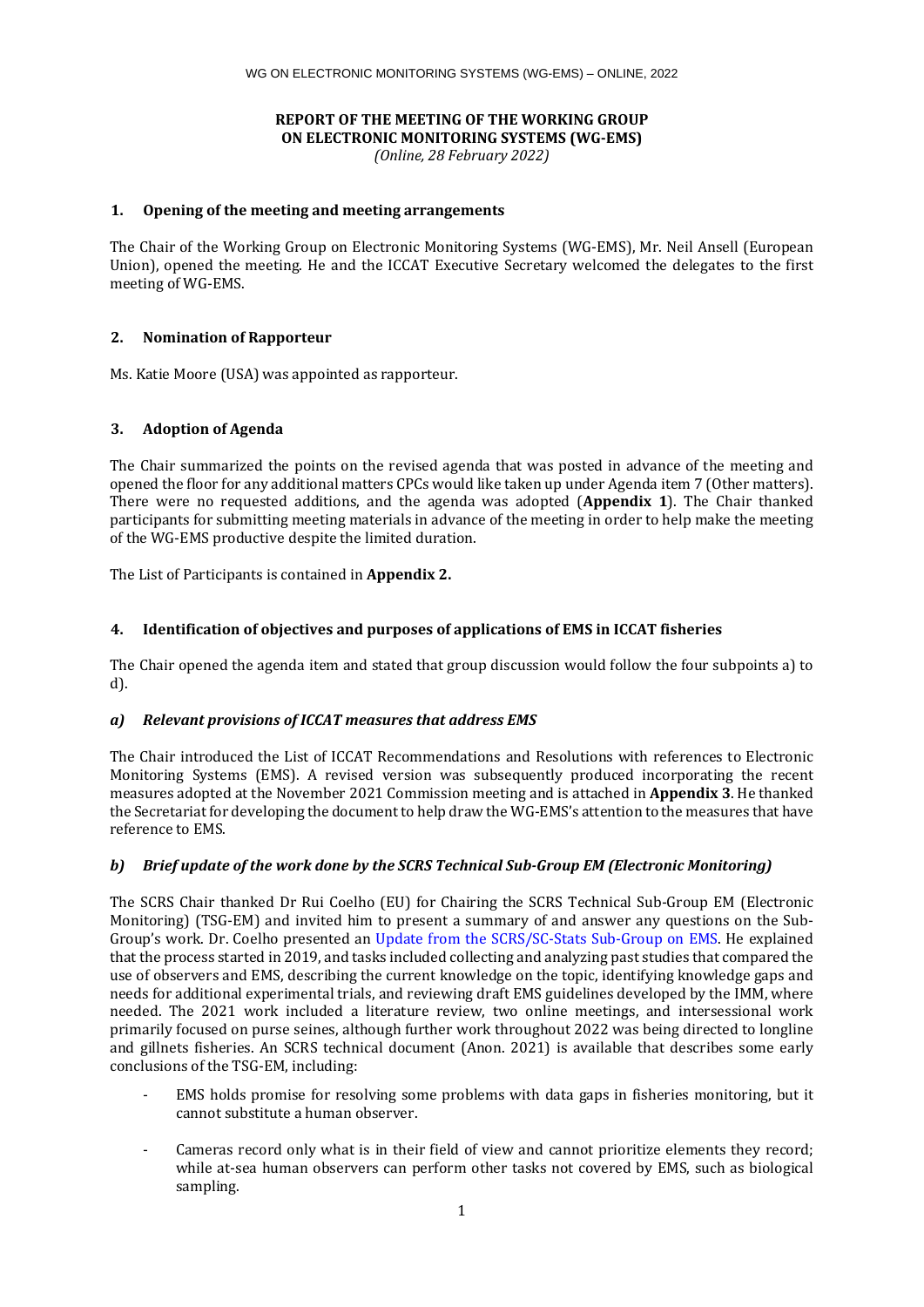- EMS needs to address the challenges associated with processing and analyzing very large volumes of data that will result.
- EMS must be able to meet both national and international requirements to ensure data collection, continuity, veracity and precision are not compromised and that scientists have the required data to ensure they can continue to provide accurate scientific advice to managers.

The TSG-EM has already had two meetings in 2022 and plans to have short meetings at approximately sixweek intervals. The focus includes comparing what data and information can be obtained via EMS versus via human observers, identifying technical aspects (e.g., what needs to be within the field of the camera, what should be documented, etc.), comparing data fields against what can be collected, and then discussing adaptations that may be helpful. Based on the results of this work, the Technical Sub-Group has set a goal of proposing minimum standards, particularly for longline fisheries, to the WG-EMS by September 2022.

The EU asked the Chair of the TSG-EM if he thought one system could accomplish both the scientific and compliance objectives of EMS; or if two systems were needed. The response was no; two independent systems are not necessary but that the objectives of any particular EMS would need to be clearly defined. He noted that most systems to date have been implemented for compliance purposes. The TSG-EM Chair continued to emphasize the importance of the Commission defining the objectives of EMS so that the SCRS could provide more meaningful advice.

The United States thanked the Chair of the TSG-EM for the report and noted the utility of both EMS and human observers for compliance and data collection purposes to inform stock assessments. Clear minimum standards for gathering needed data, particularly in the current tropical tunas measure, are key. The United States also noted that it is important to recommend something that is possible but also practical in terms of cost and feasibility. The United States also asked how to best coordinate the expertise of both the TSG-EM and the WG-EMS.

The Chair of the TSG-EM responded that there will be a significant increase in workload and capacity needs, including storage of raw images/videos for analysis, data extraction, and transmission to ICCAT, if EMS is implemented on a wide scale. On those topics the TSG-EMS has some expertise, and if expertise is needed from beyond the current Sub-Group, the Sub-Group will adapt its workplan accordingly. There is a lot of work that has been done on image analysis and quality control, and in most instances the SCRS would be able to fine tune the data extraction process.

The Chair noted the importance of clarifying what tasks should be done by the WG-EMS, and that the WG-EMS may provide insight on overall implementation and needs, costs, feasibility, and data confidentiality needs.

Regarding the development of minimum standards for each fishery, the EU asked if there would need to be a different set of minimum standards for compliance or scientific purposes.

The Chair of the TSG-EM stated that there could be two different standards, but it did not necessarily require two different systems, though the TSG-EM is a scientific group concerned with collection of scientific data (e.g., size distribution, species composition, discards, etc.).

Canada noted that minimum standards may not necessarily be universal, and instead may vary by fishery, species, or management measures. Rather than setting one set of minimum standards, it was contemplated that there could be guidance provided on what specific EMS minimum standards would be necessary to meet different fisheries and fisheries management goals. Canada noted that those who have expertise in what data (scientific or compliance) are needed may not be the experts regarding the technical aspects of the equipment. Another challenge is to translate the work of the WG-EMS into cooperation with the relevant Panel(s) when advising the Commission on developing or updating existing recommendations.

The Chair of the TSG-EM responded to Canada's comments to clarify that the Sub-Group is using the ST-09 form to guide its exercise of determining which aspects of ICCAT's current scientific observer coverage could be successfully supplemented by the use of EMS.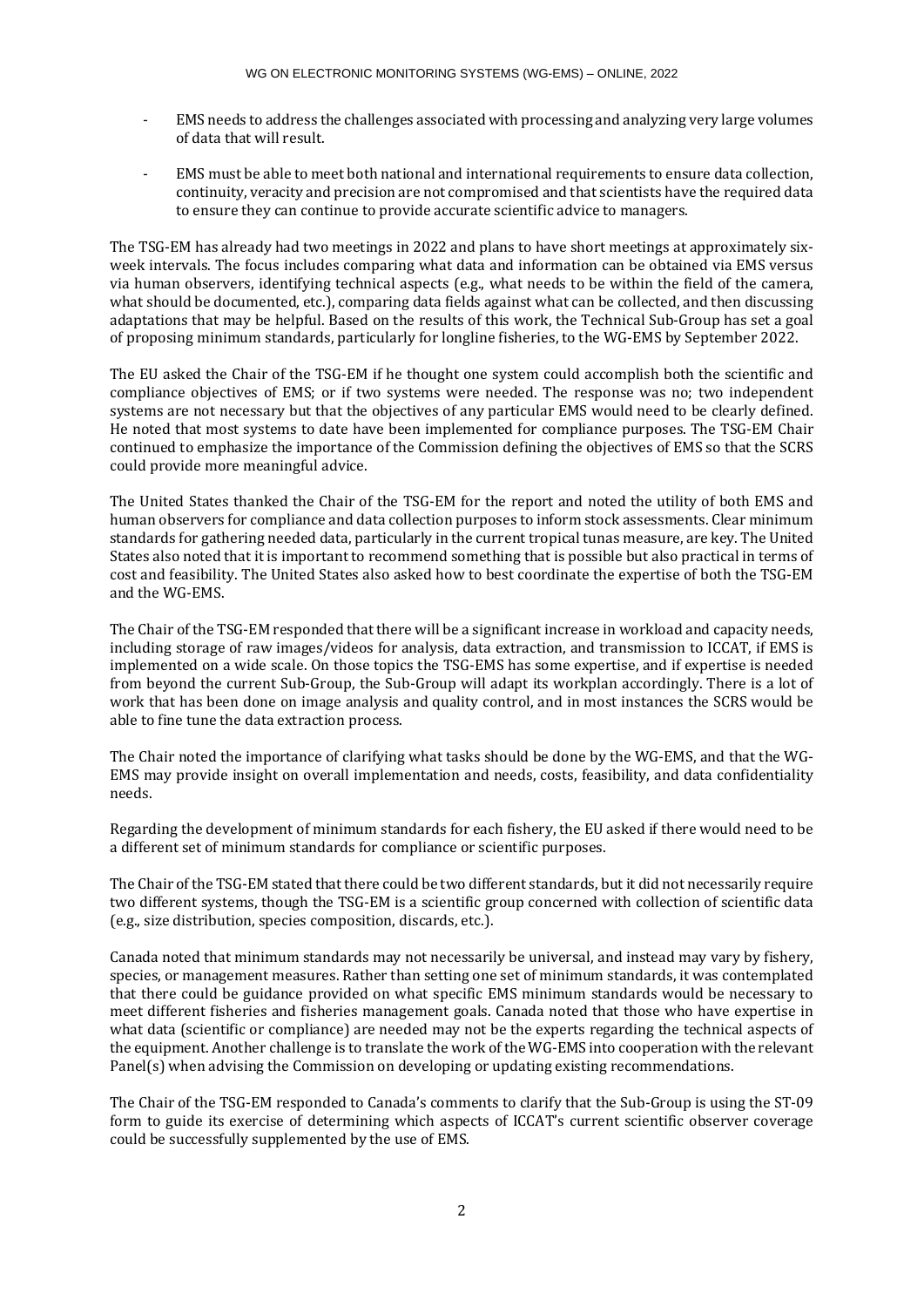Japan agreed with the United States, Canada, and other CPCs by stating that EMS can have several objectives, including both scientific and compliance. Japan asked what data are beneficial or critical to scientific priorities and if the SCRS will prioritize what data items are to be collected by EMS. Japan noted that additional complexity means more expense and perhaps a system more prone to malfunction. The United States noted that some data elements are prescribed by management measures as Rec. 11-13 regarding bycatch and discards.

The Chair of the TSG-EM said that this has not yet been discussed but will take note of the request and discuss it with the TSG-EM.

Costa Rica and the United States raised the topic of whether EMS can supplant human observers (e.g., when it is not possible to have observers on board, during COVID, etc.). The United States highlighted that EMS should complement, and not replace, scientific observers. Discussion included one CPC acknowledging that some ICCAT measures, such as Rec. 16-14, specifically call for the use of human observers. Thus, any changes to those requirements would need to be vetted through PWG. Several participants and the Chair noted the value of learning from and taking into consideration the EMS work done in other RFMOs.

# *c) Compilation and evaluation of relevant reports and other information*

The Chair informed meeting participants of the various reports and information that had been collated and made available in the meeting folder. He thanked the Secretariat for assisting in this regard and underlined the importance of keeping these meeting folders available intersessionally.

# *d) Current and potential pilot projects on the use of EMS*

The Chair opened the floor and asked CPCs to present their experiences and information on current and developing initiatives

Japan provided an update on a trial involving three EMS from three countries to determine which is suitable for Japan's longline vessels. COVID delayed some efforts, and Japan is going to conduct more studies this year. Some key findings to date include:

- EMS has many applications but some malfunctions were not known during the trip (i.e., no data found after trip completion), could not be fixed at-sea (i.e., interference between the EMS and receiving system); technical support may not be available in-country; and some EMS are not sufficient at this time.
- EMS was conducive to short trips, but some long trips would result in significant data extraction that managers should take into account and their cost effectiveness.

Japan is looking into further identifying the malfunction causes and may have more details available for the WG-EMS meeting in June.

The United States presented an informational paper describing an EMS program implemented in the United States (**Appendix 4**). The paper describes the EMS required on U.S. commercial pelagic longline vessels, its systems specifications, data collection, and costs. The scientific capabilities of the system have not been fully investigated and while the system could likely be used to collect some types of data, it is currently used for compliance purposes. The project costs included initial installation and ongoing costs. The numbers are presented in a range due to the nature of various contracts providing services. The United States noted that the design of an EMS should be based on the purpose and objectives the system is designed for.

The EU presented a compilation of [32 different projects in which EU Member States have recently](https://meetings.iccat.int/index.php/s/lQP9NBIkq0vuoFg?path=%2FFebruary_meeting%2FDocs_ENG)  [participated](https://meetings.iccat.int/index.php/s/lQP9NBIkq0vuoFg?path=%2FFebruary_meeting%2FDocs_ENG) related to EMS. Over 35% of the pilot projects were designed with the goal of monitoring compliance with the EU discard ban landing policies. Over 34% of the pilot projects were attempting to comply with the observer schemes, in an attempt to understand and compare if the data obtained from EMS were reliable. Twenty-one percent of the projects were attempting to estimate discards, and 10% of the pilot projects were monitoring the bycatch of species (e.g., marine mammals and seabirds). In response to a question from a CPC, the EU noted that the projects outlined in the document were not limited to ICCAT species.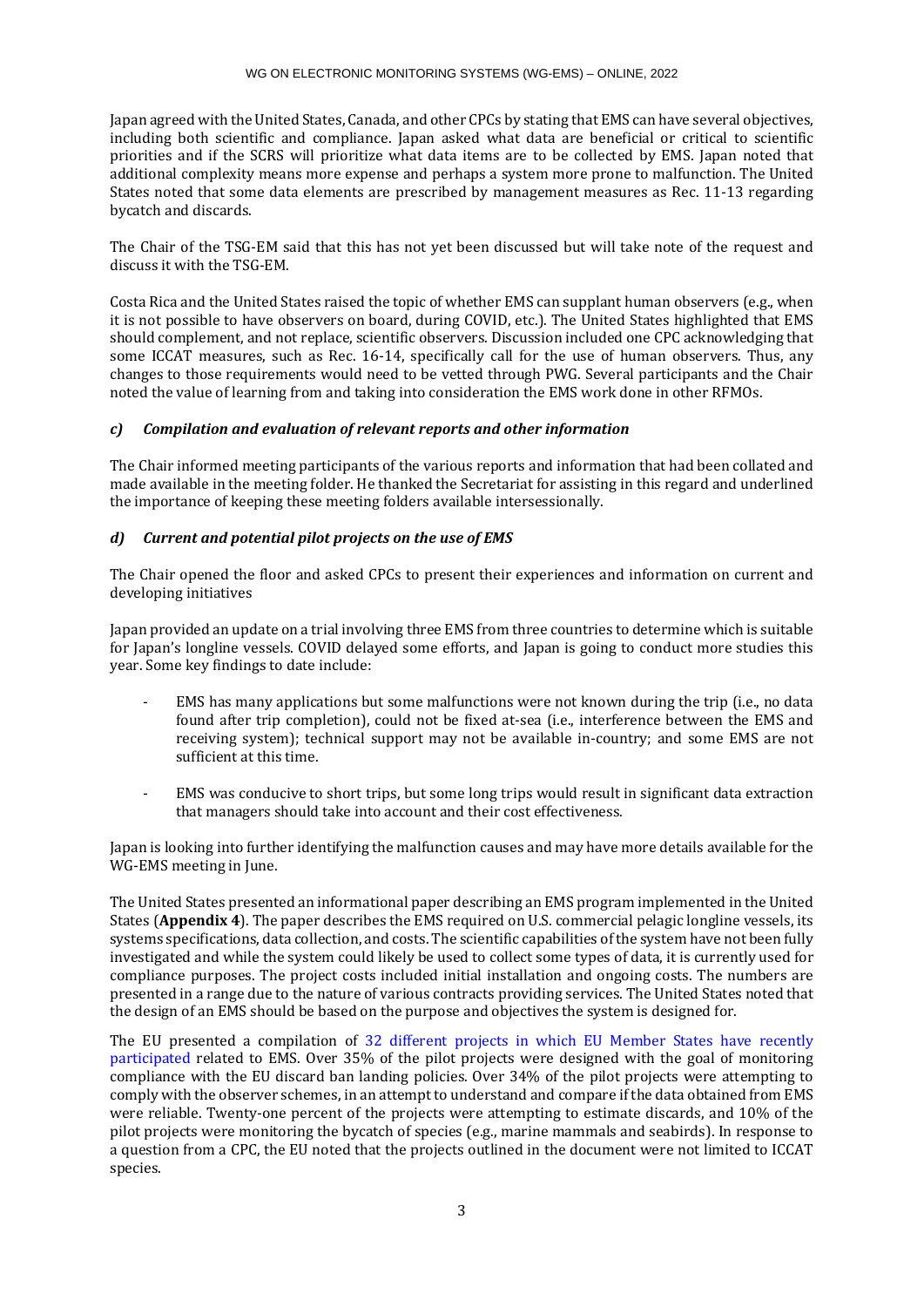The EU presented a second document as a concept paper for a possible future pilot project with the main objective of using stereoscopic cameras during at-sea transfers (**Appendix 5**). The existing goal of the cameras is to evaluate the weight of the fish, and the pilot project would help examine minimum size restrictions and explore the use of artificial intelligence (AI) to automate data analysis at sea. The project is in concept form at this time, and the intention is to run it in the context of ICCAT. It was noted that such a pilot project would need approval by the Commission. Japan stated that this type of pilot project would be very important for management, as there is difficulty now in estimating ICCAT gross weight monitoring. Japan also announced it is currently using AI to evaluate caging activities and has a pilot project in the works for the 2022 season with Morocco. Japan will share results of this pilot project with the WG-EMS.

Morocco suggested that this topic needs to be taken up at Panel 2 or IMM because there are other CPCs (beyond those present at WG-EMS) that would be affected by any decisions related to the transfer of live bluefin tuna. Another CPC stated its support for trying to improve the way that catches are determined at time of capture by weight monitoring with cameras at first transfer rather than after towing and then calculating weight by the application of length-weight algorithms. The CPC stated that IMM may be in a better place to talk further about this discrete issue, and that they believed this WG-EMS was set up to look at EMS more broadly along with existing conservation and management measures (CMMs). The EU stated that the intent of the pilot project was to fix some of the issues that are currently known, not to rollout the technology and impose a new measure before the advantage of these tools are well known. The EU concurred that if the project needed to be discussed outside of WG-EMS that IMM would be an appropriate venue. If the pilot project was successful, then it could be discussed in Panel 2 for potential rollout.

In response to this discussion, CPCs and the Chair contemplated the broader role of the WG-EMS, particularly the extent to which the Working Group should be involved in the steering or designing of pilot projects or rather, serve the role of a policy forum to receive and review results from projects when advising on the overall implementation of EMS in ICCAT. While concluding this agenda item, the Chair also reminded the Group of existing measures where EMS was already foreseen (Recs. 19-02, 19-05.) for which the Group will need to support the work of IMM/PWG.

# **5. Recommendations for the development of implementation strategies and priorities in ICCAT fisheries**

In regard to administrative logistics, the Chair informed the Group that it would be beneficial to continue to use and populate the meeting folders with informational papers or the Group can use an alternate platform if the Group wishes. He opened the floor to discuss potential strategies and priorities.

As previously mentioned, one CPC stated that one of the clear mandates for the WG-EMS is to consider next steps for EMS application to the tropical tunas and marlin fisheries, as those recommendations call for the use of EMS and have elements specifying minimum requirements.

Canada conveyed its view that the WG-EMS's role is not to authorize pilot projects, but to instead receive status reports on the pilot projects, offer suggestions while steering the overall consideration in ICCAT's work in this field. The EU concurred that the WG-EMS should not serve as the gatekeeper for studies but to act as a hub for anything EMS-related. The WG-EMS would collect and process information on EMS and serve as the bridge between scientific studies and the practical application of new technology. The EU stated that there are some short- and medium-term priorities for the WG-EMS, which include the existing ICCAT recommendations that task the development of EMS minimum standards (tropical tunas, marlin). Discussion included the WG-EMS prioritizing the establishment of minimum standards with an emphasis on application for compliance purposes to complement what has already been undertaken on the science side. This would be done fishery by fishery to capture the specifics of each fishery based on the needs on each.

Canada also noted that the WG-EMS should consider the issue of data generation and access. For example, if data generation may involve private third parties, the Commission would need to consider how the Secretariat would provide and manage data access. Canada also noted that WG-EMS should be mindful of CPCs' different technical abilities.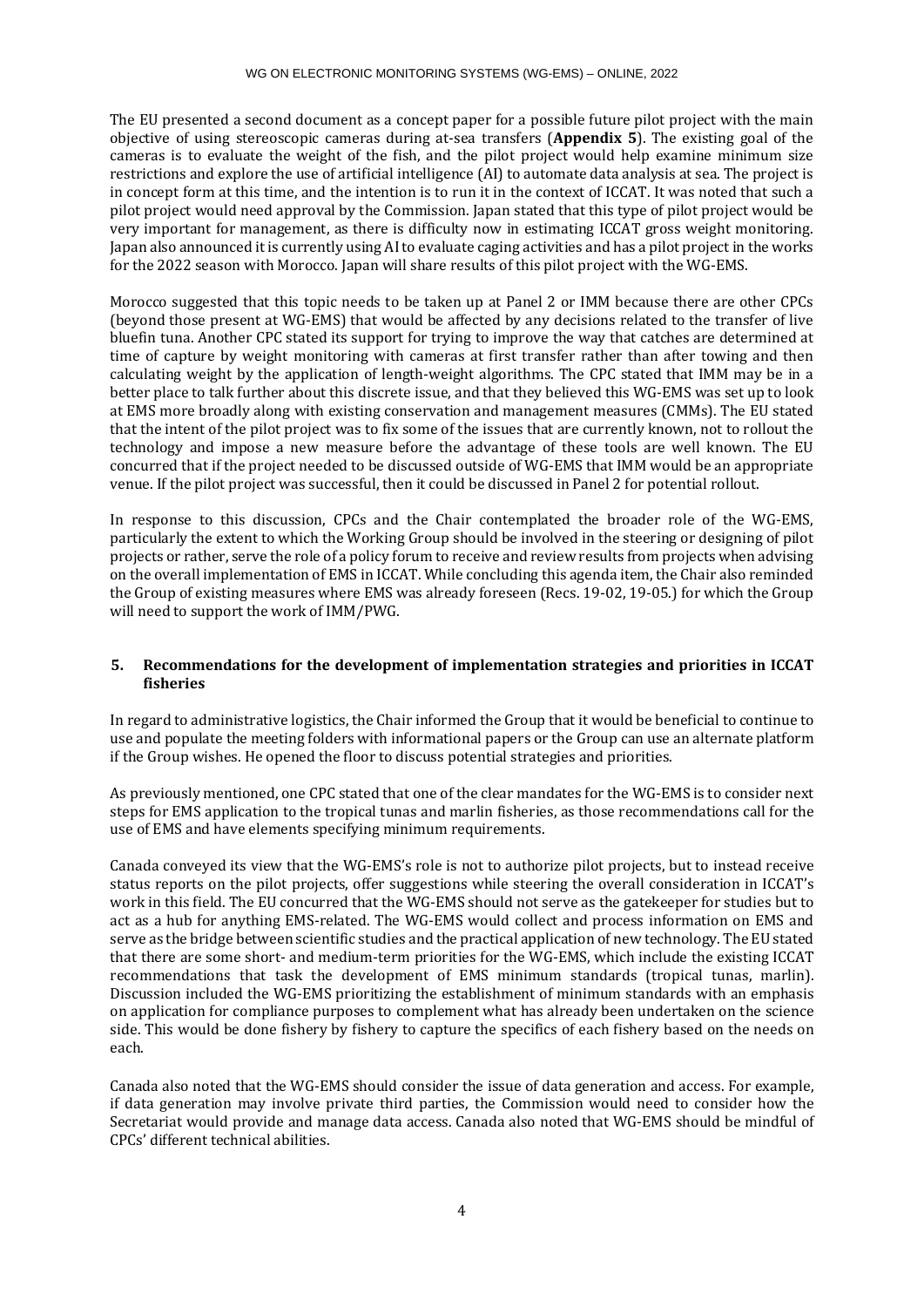After the Chair summarized CPCs' discussions, the EU offered to lead the drafting of a prioritization/strategy paper, intersessionally. The paper would examine which fisheries would be prioritized for the development of EMS, and for what purpose that system would be designed. Several CPCs and the Chair thanked the EU and offered to participate in the drafting process intersessionally. The United States noted that it believed this Group's mandate is not to impose EMS on CPCs who would otherwise choose to deploy human observers, but rather for CPCs who elect to use EMS to meet minimum standards for EMS that this Group would develop. The United States also stated it is not this Working Group's role to decide on new requirements for specific fisheries, but that role, of course, belonged to the appropriate Panels as is normal practice in ICCAT.

Canada asked about general procedures and if the WG-EMS will be drafting minimum standards that would need to go to the PWG or panel for adoption, or straight to the Commission. The Chair responded that the WG-EMS will report to the PWG which may in turn propose resolution(s) or recommendation(s) for adoption by the Commission. The IMM, in cooperation with WG-EMS, is already mandated to make recommendations to the Commission on EMS minimum standards, so WG-EMS will closely coordinate with IMM as well.

The EU expressed its view that the WG-EMS work should not be limited to identifying minimum standards. More so, if results from EMS projects indicated value, it should be the role of the WG-EMS to recommend new or strengthened measures (scientific or compliance related) be adopted by the Commission. Other CPCs concurred on the advisory nature of the WG-EMS.

Canada noted that the development of minimum standards could be an iterative process, which would help to expedite operationalizing the EMS. The EU noted that an iterative process with periodic reviews of the system would allow for opportunities for improvements and inclusion of evolving technologies.

The Chair summarized that the EU offered to help lead a prioritization document via an intersessional process, and that there is agreement for an iterative approach with periodic reviews regarding the development and refinement of minimum standards.

# **6. Development of a workplan for 2022-2023**

The Chair summarized the WG-EMS discussions by suggesting that a potential workplan would include intersessional work, collaboration between the TSG-EM and the WG-EMS, and for the WG-EMS to proceed on the development of minimum standards. He opened the floor for further ideas.

One CPC noted that one important task of the WG-EMS could be to review the purse seine minimum standards [\(Ruiz](https://www.iccat.int/Documents/CVSP/CV073_2017/n_2/CV073020818.pdf) *[et al](https://www.iccat.int/Documents/CVSP/CV073_2017/n_2/CV073020818.pdf)*[., 2017\)](https://www.iccat.int/Documents/CVSP/CV073_2017/n_2/CV073020818.pdf), which were endorsed by the SCRS but not yet incorporated in any Commission recommendation. The Chair of the TSG-EM confirmed that the Sub-Group is currently focusing on minimum standards for pelagic longlines and is not planning on reopening the purse seine minimum standards. The TSG-EM reports to the Subcommittee on Statistics that meets in September 2022 to make decisions, but the TSG-EM can provide updates to the WG-EMS along the way.

Algeria asked about EMS utility in the live eastern bluefin tuna fishery, and the Chair stated that there is not a provision currently for EMS in that fishery.

Canada noted the 2022 calendar and resolution that set out the WG-EMS's role; the WG-EMS has to submit an annual progress report at least 30 calendar days prior to the Annual Meeting. Canada asked what we want to be able to report on, what deliverables we wish to submit, etc. The EU concurred regarding the value of agreeing on milestones and suggested preparation of a 2023-2024 plan for the WG-EMS's activities for submission to the Annual Meeting. The EU anticipated the WG-EMS to be long-standing, and a status report is appropriate. One CPC recommended that beginning work on minimum standards for both purse seine and pelagic longline fisheries should be an item on the agenda for the June meeting of the WG-EMS. The EU again volunteered to work intersessionally to create an initial draft of those minimum standards for discussion in June, with a possible goal of adoption at the Annual Meeting.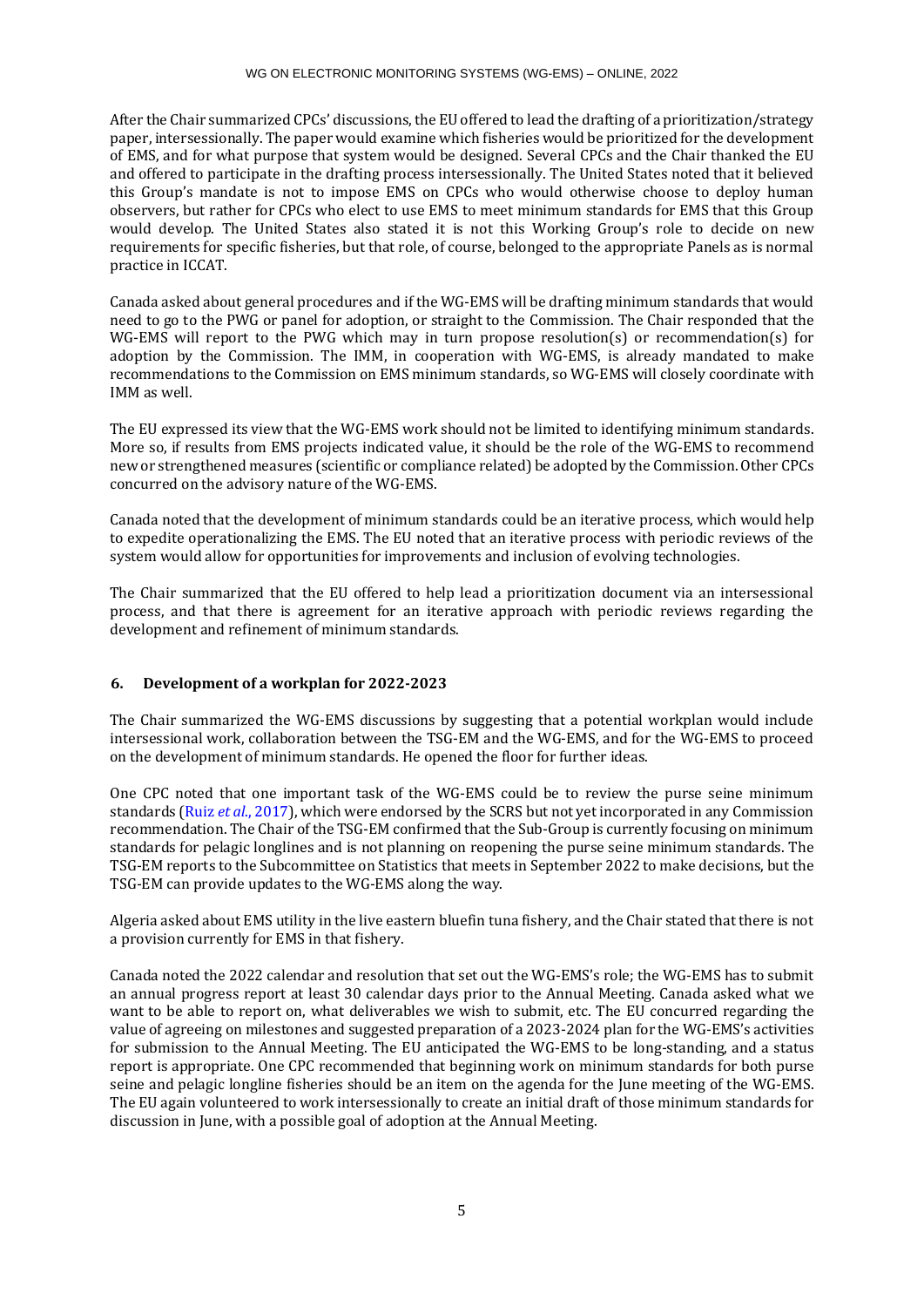The Chair summarized that there will be intersessional work prior to the June meeting on both priorities and strategies papers, as well as draft minimum standards for pelagic longline and purse seine fisheries. In moving forward, the WG-EMS may look at the purse seine minimum standards [\(Ruiz](https://www.iccat.int/Documents/CVSP/CV073_2017/n_2/CV073020818.pdf) *[et al](https://www.iccat.int/Documents/CVSP/CV073_2017/n_2/CV073020818.pdf)*[., 2017\)](https://www.iccat.int/Documents/CVSP/CV073_2017/n_2/CV073020818.pdf) and would be mindful of the value of an iterative development review process of these standards.

The Chair agreed to work with the Secretariat with regard to the platform and process for document exchange within the WG-EMS to support intersessional work, and he encouraged the ongoing exchange of information regarding trials.

# **7. Other matters**

The Chair opened the discussion, and no additional matters were suggested.

# **8. Adoption of report and closure**

The Chair thanked the WG-EMS for a productive meeting so early in 2022 to inform the WG-EMS's next steps. It was agreed that the report would be adopted by correspondence, and the Chair adjourned the WG-EMS.

# **References**

- Anonymous. 2021. Report of the Sub-Group on Electronic Monitoring Systems from the Billfish Species Group. Collect. Vol. Sci. Pap. ICCAT, 78 (10): 5-9.
- Ruiz J., Krug I., Justel-Rubio A., Restrepo V., Hammann G., Gonzalez O., Legorburu G., Alayon P.J.P, Bach P. Bannerman P., Galán T. 2017. Minimum Standards for the Implementation of Electronic Monitoring Systems for the Tropical Tuna Purse Seine Fleet. Collect. Vol. Sci. Pap. ICCAT, 73 (2): 818-828.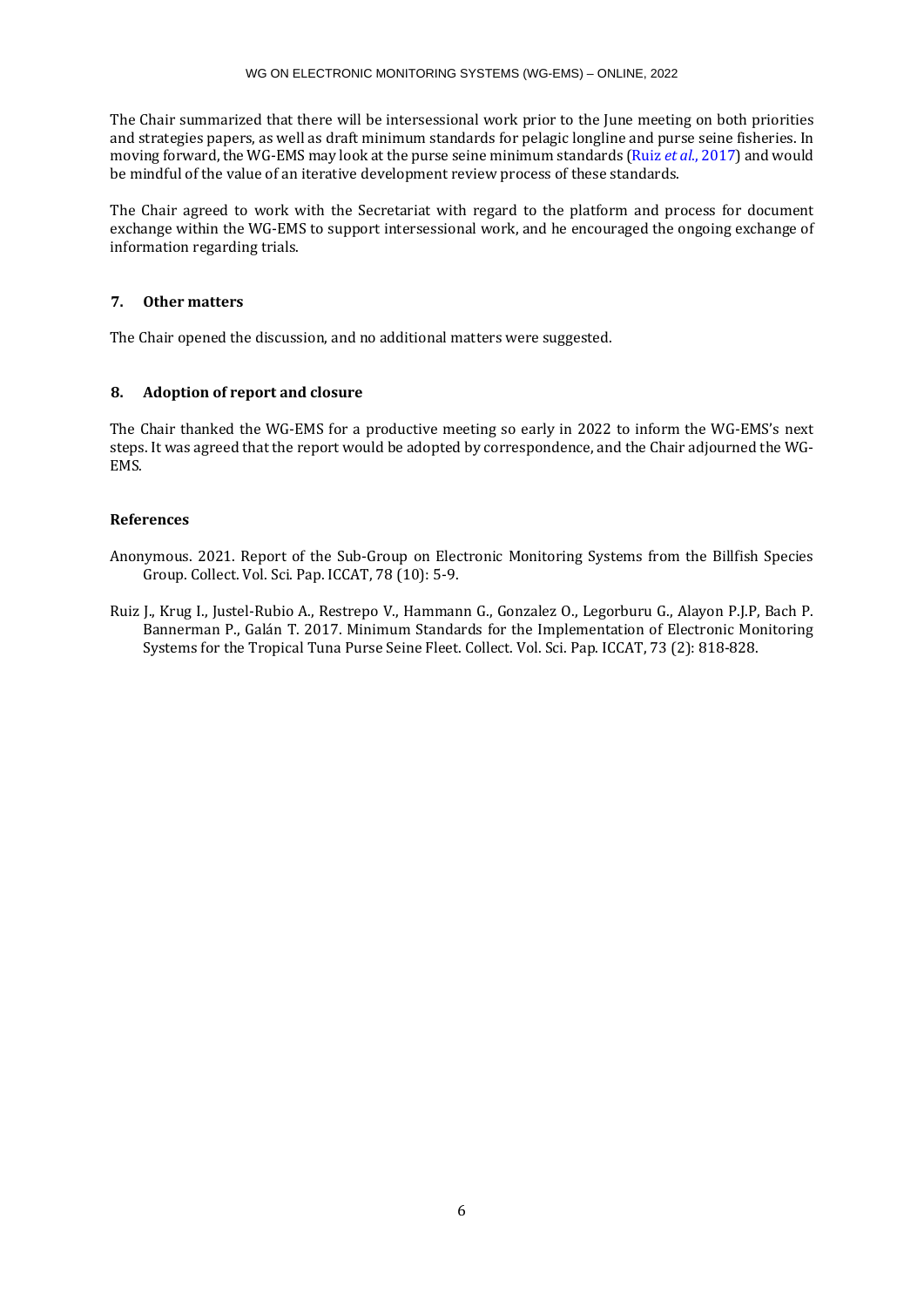# **Appendix 1**

# **Agenda**

- 1. Opening of the meeting and meeting arrangements
- 2. Nomination of Rapporteur
- 3. Adoption of agenda
- 4. Identification of objectives and purposes of applications of EMS in ICCAT fisheries:
	- a) Relevant provisions of ICCAT measures that address EMS
	- b) Brief update of the work done by the SCRS Technical Sub-Group EM (Electronic Monitoring)
	- c) Compilation and evaluation of relevant reports and other information
	- d) Current and potential pilot projects on the use of EMS
- 5. Recommendations for the development of implementation strategies and priorities in ICCAT fisheries
- 6. Development of a workplan for 2022-2023
- 7. Other matters
- 8. Adoption of report and closure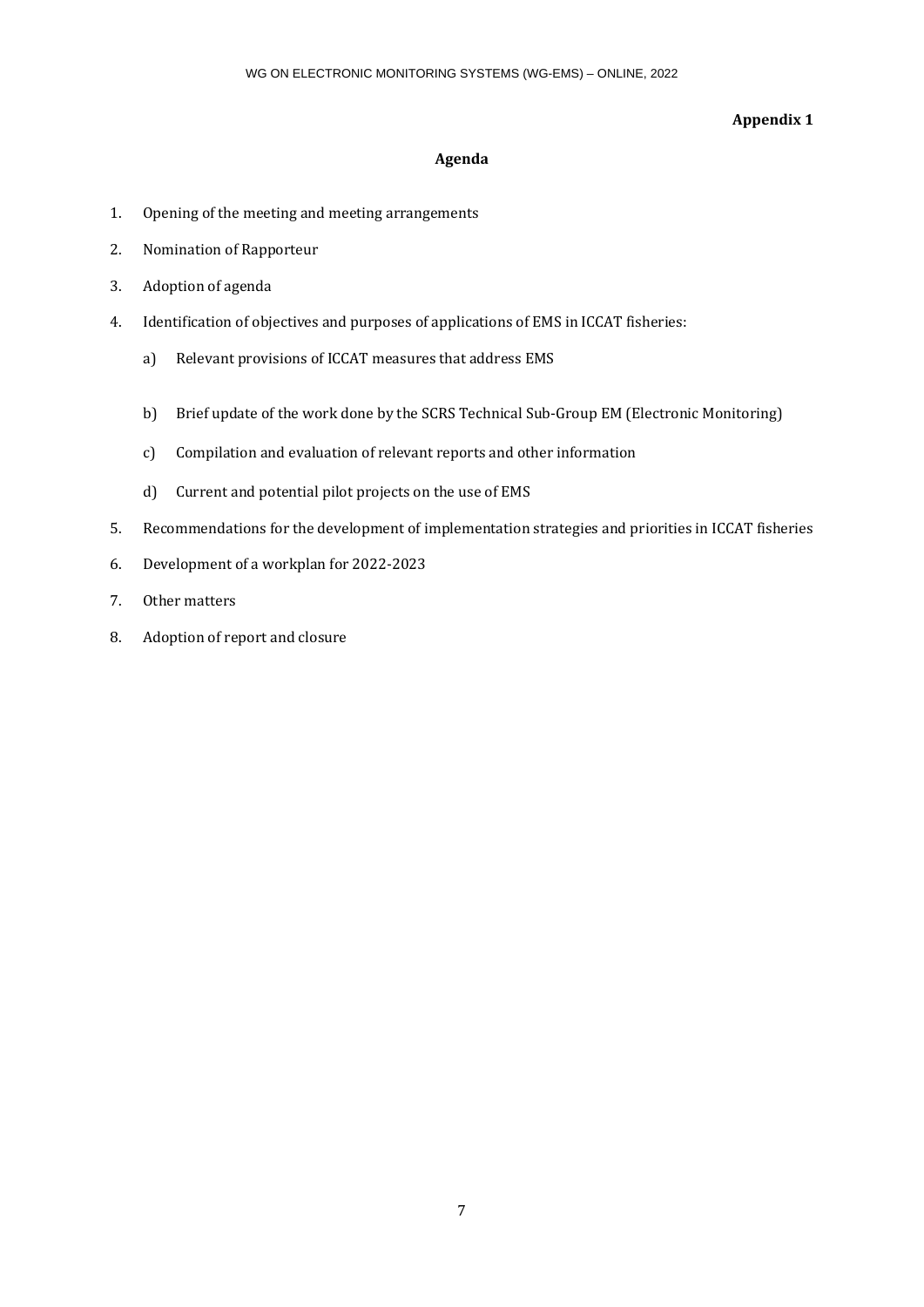## **Appendix 2**

## **List of participants[1\\*](#page-7-0)**

### *CONTRACTING PARTIES*

### **ALGERIA**

**Hentour**, Abderrahmane Ministère de la Pêche et des Productions Halieutiques, Route des quatre canons, 16000 Tel: +213 559 139 817, Fax: +213 214 33161, E-Mail: abdou.hentour@gmail.com

### **CANADA**

**Browne**, Dion Senior Compliance Officer, Fisheries and Oceans Canada, PO Box 5667, 81 East White Hills Road, St. John's, NL, Ottawa ON A1C5X1 Tel: +1 709 772 4412; +1 709 685 1531, E-Mail: dion.browne@dfo-mpo.gc.ca

### **Kay**, Lise

Policy Advisor, Fisheries and Oceans Canada, 200 Kent Street, Ottawa, ON K1A 0E6 Tel: +1 343 542 1301, E-Mail: Lise.Kay@dfo-mpo.gc.ca

### **Kerwin**, Jessica

Large Pelagic Resource Manager, Fisheries and Oceans Canada, 200 Kent Street, Ottawa, ON K1A 0E6 Tel: +1 613 291 7480, E-Mail: jessica.kerwin@dfo-mpo.gc.ca

## **CHINA, (P. R.)**

### **Sun**, Haiwen \*

Director, Division of Distant Water Fisheries, Bureau of Fisheries, Ministry of Agriculture and Rural Affairs, Nº 11 Nongzhanguan Nanli, Chaoyang District, 100125 Beijing Tel: +86 10 5919 2966, Fax: +86 10 5919 3056, E-Mail: bofdwf@126.com

### **Feng**, Ji

Shanghai Ocean University, 999 Hucheng Huan Rd, 201306 Shanghai Tel: +86 159 215 36810, E-Mail: 276828719@qq.com; f52e@qq.com

### **Wang**, Yu

150qingta, 100141 Beijing Tel: +86 138 103 15976, E-Mail: wangyu315911@163.com

### **Zhu**, Jiangfeng

Professor, Shanghai Ocean University, College of Marine Sciences, 999 Hucheng Huan Rd., 201306 Shanghai Tel: +86 21 619 00554; +86 156 921 65061, Fax: +86 21 61900000, E-Mail: jfzhu@shou.edu.cn

### **EGYPT**

**Atteya**, Mai Production Research Specialist, New Cairo Tel: +201 003 878 312, Fax: +202 281 117 007, E-Mail: janahesham08@gmail.com

### **Badr**, Fatma Elzahraa

Fish Production Specialist, Agreements Administration (GAFRD), 210, area B - City, 5th District Road 90, 11311 New Cairo

Tel: +201 092 348 338, Fax: +202 281 117 007, E-Mail: fatima.elzahraa.medo@gmail.com

### **Shawky**, Doaa Hafez

International Agreements Specialist, Foreign Affairs Specialist, New Cairo Tel: +201 017 774 198, Fax: +202 281 117 007, E-Mail: doaahafezshawky@yahoo.com; gafrd\_eg@hotmail.com

## **EUROPEAN UNION**

**Aláez Pons**, Ester

International Relations Officer, European Commission - DG MARE - Unit B2 - RFMOs, Rue Joseph II - 99 03/057, 1049 Brussels, Belgium

<span id="page-7-0"></span>Tel: +32 2 296 48 14; +32 470 633 657, E-Mail: ester.alaez-pons@ec.europa.eu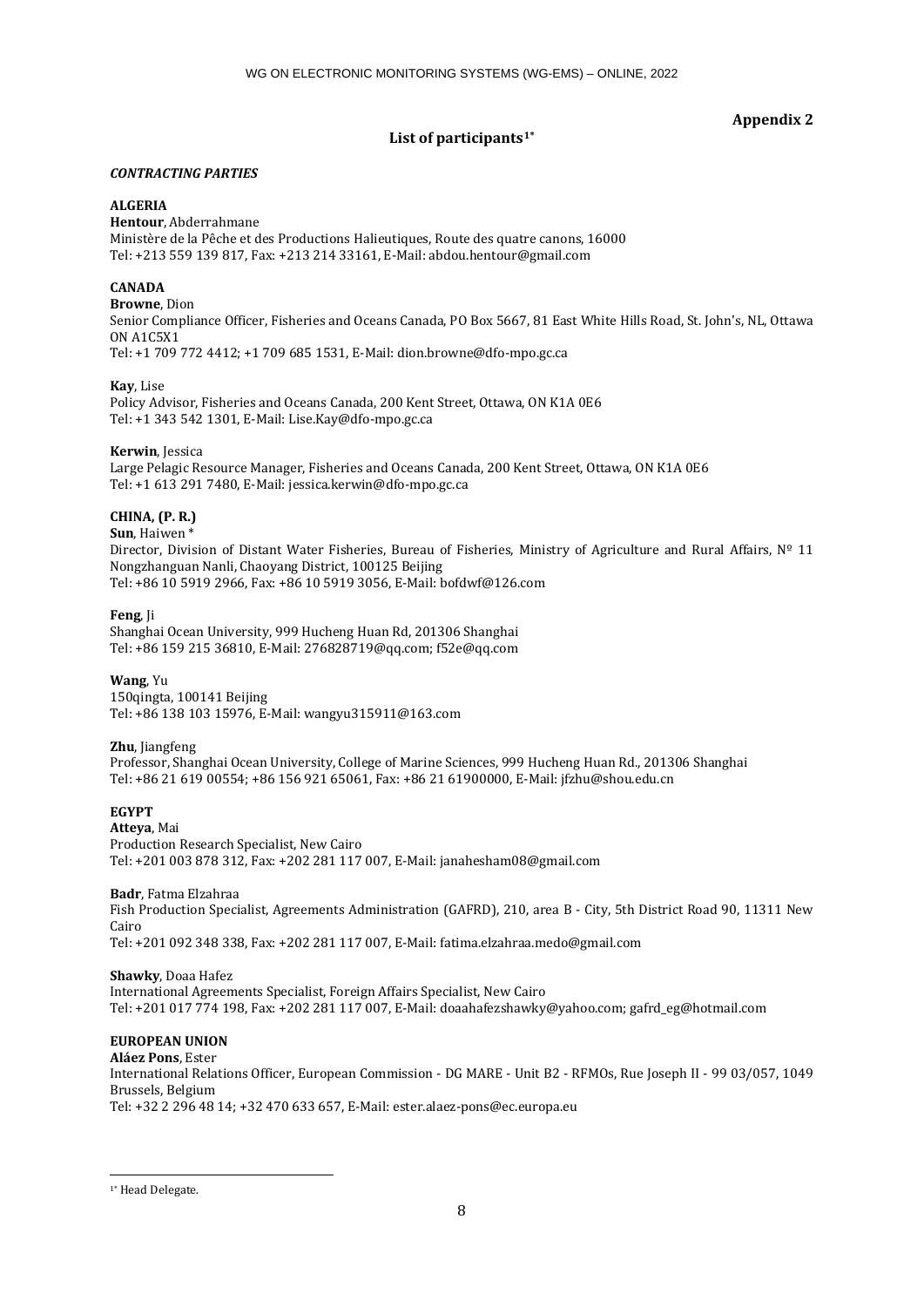### **Broche**, Jerome

Deputy Head of unit D.4, European Commission DG MARE, Fisheries Control and Inspections, Rue Joseph II 99, B-1049 Brussels, Belgium Tel: +32 229 86128, E-Mail: jerome.broche@ec.europa.eu

**Costica**, Florina DG Mare, Rue Joseph II, 99, 1040 Brussels, Belgium Tel: +32 493 540 902, E-Mail: florina.costica@ec.europa.eu

### **Khalil**, Samira

European Commission, DG Maritime Affairs and Fisheries, Unit B-1 "International Affairs, Law of the Sea and RFOs", J II - 99 3/74, Brussels, Belgium Tel: +32 2 298 03 39; +32 229 11111, E-Mail: samira.khalil@ec.europa.eu

#### **Miranda**, Fernando

DG MARE, Joseph II St, 99, B-1000 Brussels, Belgium Tel: +322 299 3922, E-Mail: fernando.miranda@ec.europa.eu

#### **Villar Arribi**, Cora

DG MARE, Rue Joseph II, 79, 1000 Brussels, Belgium Tel: +32 229 90481, E-Mail: Cora.VILLAR-ARRIBI@ext.ec.europa.eu

#### **Abad González**, Javier

Secretaría General de Pesca, C/ Velázquez, 147, 28002 Madrid, Spain Tel: +34 690 842 899, E-Mail: jabad@mapa.es

### **Amoedo Lueiro**, Xoan Inacio

Biólogo, Consultor Ambiental, Medio Mariño e Pesca, Pza. de Ponteareas, 11, 3ºD, 36800 Pontevedra, Spain Tel: +34 678 235 736, E-Mail: tecnico@fipblues.com; lueiro72consultant@gmail.com

#### **Ansell**, Neil

European Fisheries Control Agency, Avenida García Barbón 4, 36201 Vigo, Spain Tel: +34 986 120 658; +34 698 122 046, E-Mail: neil.ansell@efca.europa.eu

### **Attard**, Nolan

Fisheries Research Unit Department of Fisheries and Aquaculture, 3303 Marsa, Malta Tel: +356 795 69516; +356 229 26894, E-Mail: nolan.attard@gov.mt

### **Bonnieux**, Antoine

Armement CFTO, France E-Mail: antoine.bonnieux@cfto.fr

### **Boulay**, Justine

Bureau du contrôle des pêches, Fisheries Control Unit, Direction des Pêches Maritimes et de l'Aquaculture, Directorate for Sea Fisheries and Aquaculture, Ministère de l'Environnement, de l'Energie et de la Mer, Ministère de l'Agriculture et de l'Alimentation, Tour Séquoia, 1 place Carpeaux, 75000 Paris, France Tel: +33 140 819 555, E-Mail: justine.boulay@agriculture.gouv.fr

#### **Briand**, Karine

Orthongel / Institut de Recherche pour le Développement IRD, Avenue Jean Monnet CS30171, 34203 Sète, Cedex, France Tel: +33 499 573 204, E-Mail: karine.briand@ird.fr

### **Canive Pinedo**, Itziar

DataFish, Spain E-Mail: icanive@datafishts.com

### **Coelho**, Rui

Researcher, Portuguese Institute for the Ocean and Atmosphere, I.P. (IPMA), Avenida 5 de Outubro, s/n, 8700-305 Olhão, Portugal Tel: +351 289 700 508, E-Mail: rpcoelho@ipma.pt

#### **De Ramón Castejón**, Vicente

SATLINK, Carretera de Fuencarral, Arbea Campus Empresarial Edificio 5 Planta Baja, 28108 Alcobendas, Madrid, Spain Tel: +34 91 327 2131, E-Mail: vdr@satlink.es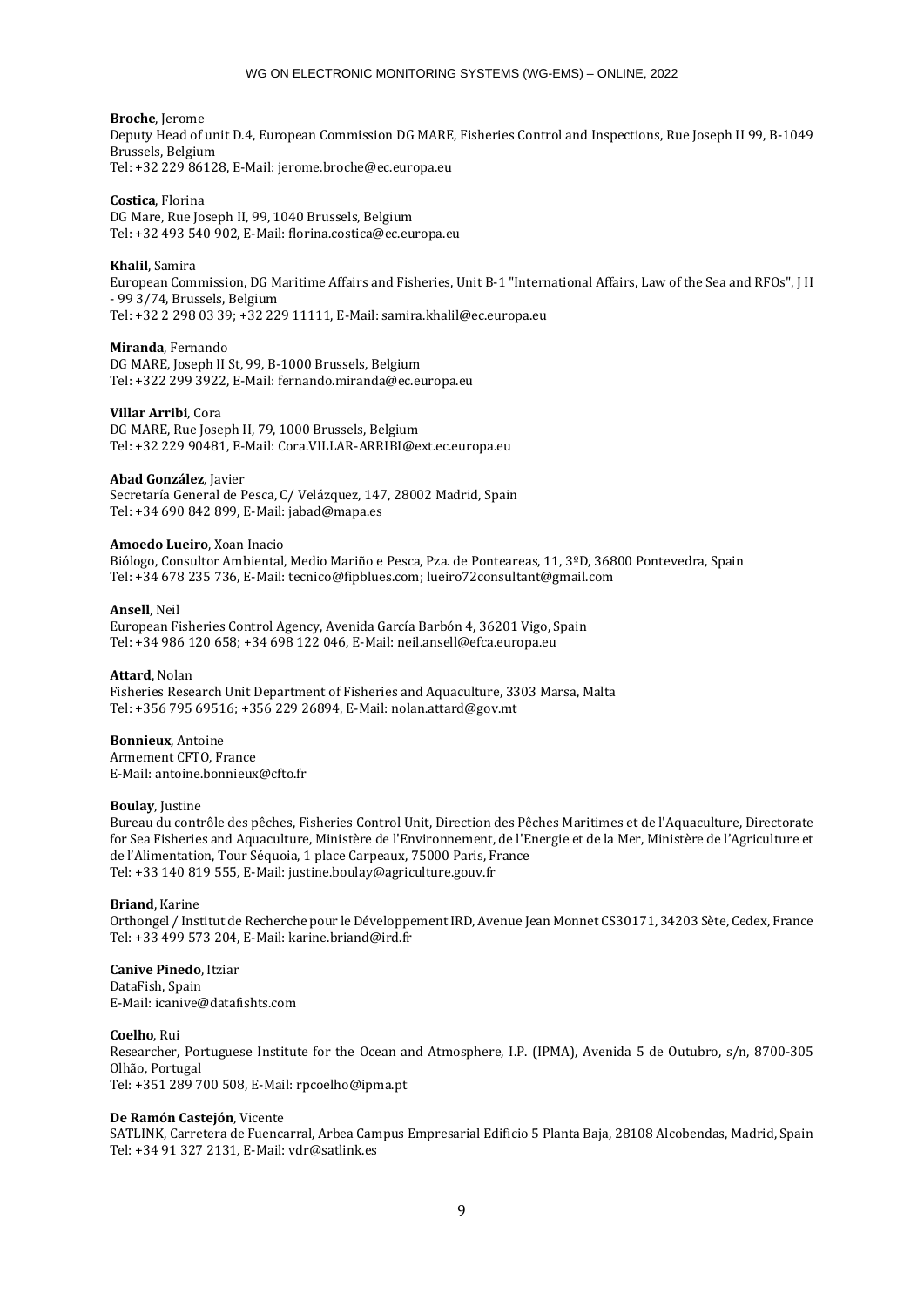**Eliasen**, Peter Jørgen Senior consultant, Ministry of Food, Agriculture and Fisheries, Sustainable Fisheries, Fisheries Policy, Slotholmsgade 12, 1216 Copenhagen, Denmark Tel: +452 261 5937, E-Mail: pejoel@mfvm.dk

#### **Fernández Despiau**, Estrella

Inspectora de Pesca, Ministerio de Agricultura y Pesca, Alimentación y Medio Ambiente, Secretaría General de Pesca, S.G. Control e Inspección, C/ Velázquez, 147 - 3ª planta, 28002 Madrid, Spain Tel: +34 91 347 84 40, E-Mail: efdespiau@mapa.es

#### **Gatt**, Mark

Ministry for Agriculture, Fisheries, Food and Animal Rights Fort San Lucjan, Triq il-Qajjenza, Department of Fisheries and Aquaculture, Malta Aquaculture Research Centre, Fort San Lucjan, MRS 3303 Marsaxlokk, Malta

### **Goujon**, Michel

ORTHONGEL, 5 Rue des Sardiniers, 29900 Concarneau, France Tel: +33 2 9897 1957; +33 610 627 722, Fax: +33 2 9850 8032, E-Mail: mgoujon@orthongel.fr

**Grgić**, Damir Ministry of Agriculture, Croatia E-Mail: damir.grgic@mps.hr

**Jansons**, Kārlis Latvia E-Mail: karlis.jansons@vvd.gov.lv

### **Ktoridou**, Sylvia

101 VITHLEEM, STROVOLOS, 1416 Nicosia, Cyprus Tel: +357 228 07830, E-Mail: sktoridou@dfmr.moa.gov.cy

### **Kyriacou**, Yiannos

DFMR, 101 Vithleem, 4116 Nicosia, Cyprus Tel: +357 996 76942, E-Mail: ykyriacou@dfmr.moa.gov.cy

### **Lanza**, Alfredo

Ministero delle Politiche Agricole Alimentari, Forestali e Del Turismo, Direzione Generali della Pesca Maritima e dell'acquacoltura - PEMAC VI, Via XX Settembre, 20, 00187 Rome, Italy Tel: +39 331 464 1576; +39 646 652 843, Fax: +39 646 652 899, E-Mail: a.lanza@politicheagricole.it

### **Legorburu**, Gonzalo

Avd. Ribera de Axpe 50, Edificio Udondo 3º - 2, 48950 Erandio Bizkaia, Spain Tel: +34 944 361 710, E-Mail: glm@digitalobserver.org

### **Loisel**, Fanny

Chargée de mission, Bureau du contrôle des pêches, Fisheries Control Unit Direction des Pêches Maritimes et de l'Aquaculture, Directorate for Sea Fisheries and Aquaculture, Ministère de l'Agriculture et de l'Alimentation, Tour Séquoia, 75020 La Défense (Paris), France Tel: +33 140 819 331, E-Mail: fanny.loisel@agriculture.gouv.fr; fanny.loisel@hotmail.fr

#### **Martinez de Lagos Guevara**, Estíbaliz

DataFish, Spain E-Mail: emartinez@datafishts.com

#### **Maufroy**, Alexandra

ORTHONGEL, 5 rue des sardiniers, 29900 Concarneau, France Tel: +33 649 711 587, Fax: +33 2 98 50 80 32, E-Mail: amaufroy@orthongel.fr

### **Nonga**, Olivier

Armement VIA OCEAN, 6 Rue des Chalutiers, 29900 Concarneau, France Tel: +33 623 835 691, E-Mail: ononga@boltonfood.com

#### **Nuevo**, Miguel

European Fisheries Control Agency (EFCA), Avenida Garcia Barbon 4, 36201 Vigo, Pontevedra, Spain Tel: +34 698 122 058, E-Mail: miguel.nuevo@efca.europa.eu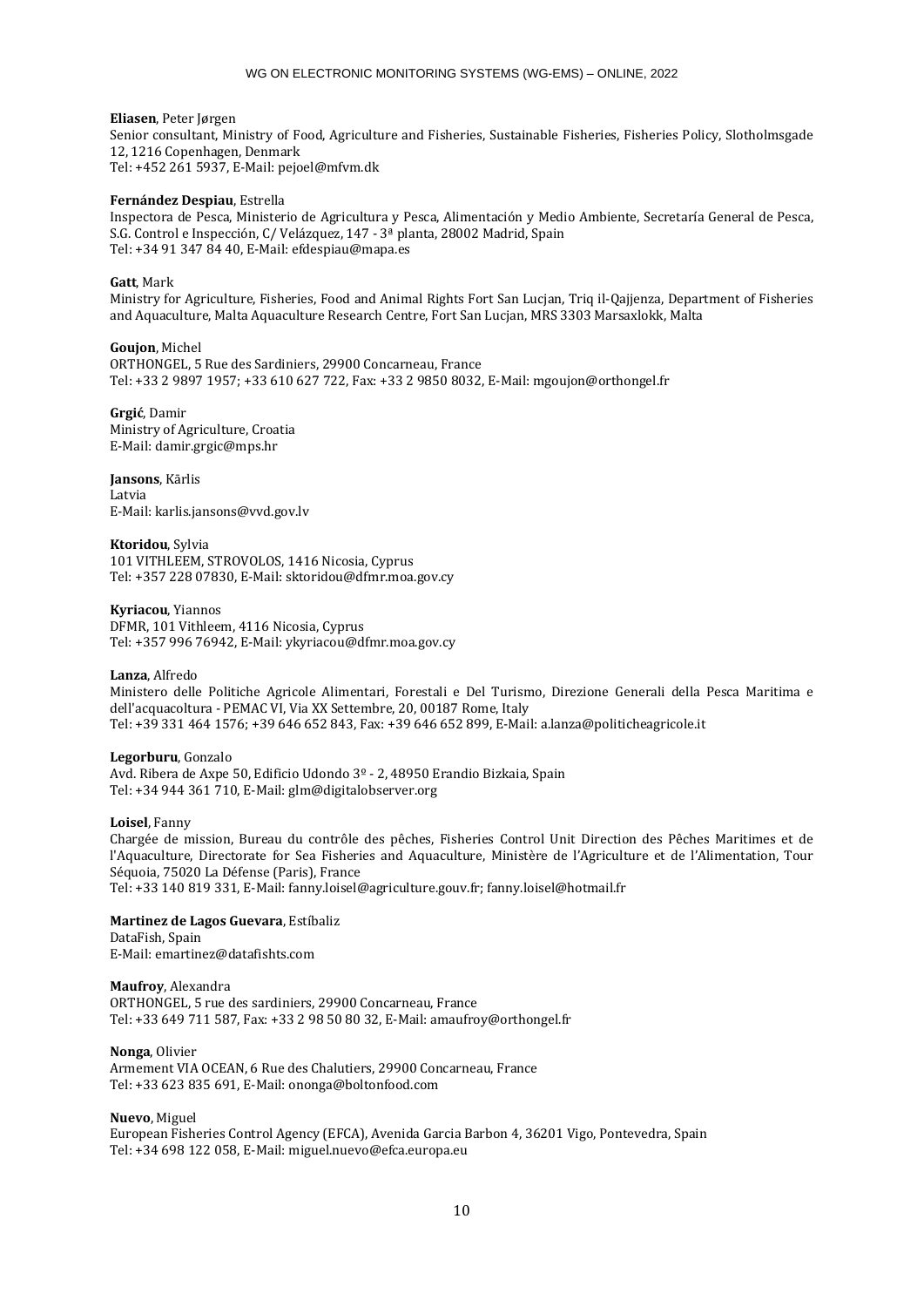### **Palud**, Pierre

Armement VIA OCEAN, 6 rue des chalutiers, 29186 Finistère Concarneau, France Tel: +33 608 765 806, Fax: +33 298 971 658, E-Mail: ppalud@boltonfood.com

### **Papachristou**, Elisavet

150 Syggrou Av., 17671 Athens, Greece Tel: +302 109 287 171, E-Mail: epapachristou@minagric.gr; syg016@minagric.gr

### **Ruiz Gondra**, Jon

AZTI-Tecnalia, Txatxarramendi z/g, 48395 Sukarrieta (Bizkaia), Spain Tel: +34 94 6574000; +34 667 174 375, Fax: +34 94 6572555, E-Mail: jruiz@azti.es

#### **Sabarros**, Philippe

IRD, UMR MARBEC, Ob7, Avenue Jean Monnet, CS 30171, 34203 Cedex, France Tel: +33 625 175 106, E-Mail: philippe.sabarros@ird.fr

#### **Seguna**, Marvin

Chief Fisheries Protection Officer, Ministry for Agriculture, Food and Animal Rights Fort San Lucjan, Triq il-Qajjenza, Department of Fisheries and Aquaculture, Ghammieri Ingiered Road, MRS 3303 Marsa, Malta Tel: +356 229 26918, E-Mail: marvin.seguna@gov.mt

#### **Simao**, Ana Paula

DGRM, Avenida Brasilia, 1449-030 Lisbon, Portugal Tel: +351 213 025 121, E-Mail: asimao@dgrm.mm.gov.pt

#### **Thasitis**, Ioannis

Department of Fisheries and Marine Research, 101 Vithleem Street, 2033 Nicosia, Cyprus Tel: +35722807840, Fax: +35722 775 955, E-Mail: ithasitis@dfmr.moa.gov.cy; ithasitis@dfmr.moa.gov.cy

#### **White**, Maeve

Seafisheries Policy and Management Division, Department of Agriculture, Food and the Marine, National Seafood Centre, Clogheen, Clonakility, P85 TX47 Co Cork, Ireland Tel: +35 323 885 9490, E-Mail: maeve.white@agriculture.gov.ie

### **GABON**

**Boupana Bola**, Bernice Carol BP: 9498, Libreville Estuaire Tel: +241 075 39220, E-Mail: carolboupana@gmail.com; caroligaboughi@outlook.fr

#### **GHANA**

**Ayivi**, Sylvia Sefakor Awo Senior Manager, Ministry of Fisheries and Aquaculture Development, Fisheries Scientific Survey Division, P.O. Box BT 62, Tema Tel: + 233 2441 76300, Fax: +233 3032 008048, E-Mail: asmasus@yahoo.com

### **Bannerman**, Paul

Ministry of Fisheries and Aquaculture Development, Marine Fisheries Research Division, P.O. Box GP 630, GA 231 Tema Tel: +233 244 794859, Fax: +233 302 208048, E-Mail: paulbann@hotmail.com

### **Yeboah**, Joseph

Assistant Director, Fisheries Commission, GP 630 Accra Tel: +233 277 713 552, E-Mail: korankyejy@yahoo.com

#### **Yeboah**, Richard

Principal Manager, Fisheries Commission, GP 630 Accra Tel: +233 544 622 944, E-Mail: richkyeboah@gmail.com

## **HONDURAS**

**Cardona Valle**, Fidelia Nathaly Colonia Lomo Linda Norte, Avenida FAO, edificio SENASA, 11101 Tegucigalpa Francisco Morazán Tel: +504 877 88713, E-Mail: investigacion.dgpa@gmail.com

### **JAPAN**

**Daito**, Jun

Manager, Japan Tuna Fisheries Co-operative Association, 31-1, Eitai 2-Chome, Koto-ku, Tokyo 135-0034 Tel: +81 356 462 382, Fax: +81 356 462 652, E-Mail: daito@japantuna.or.jp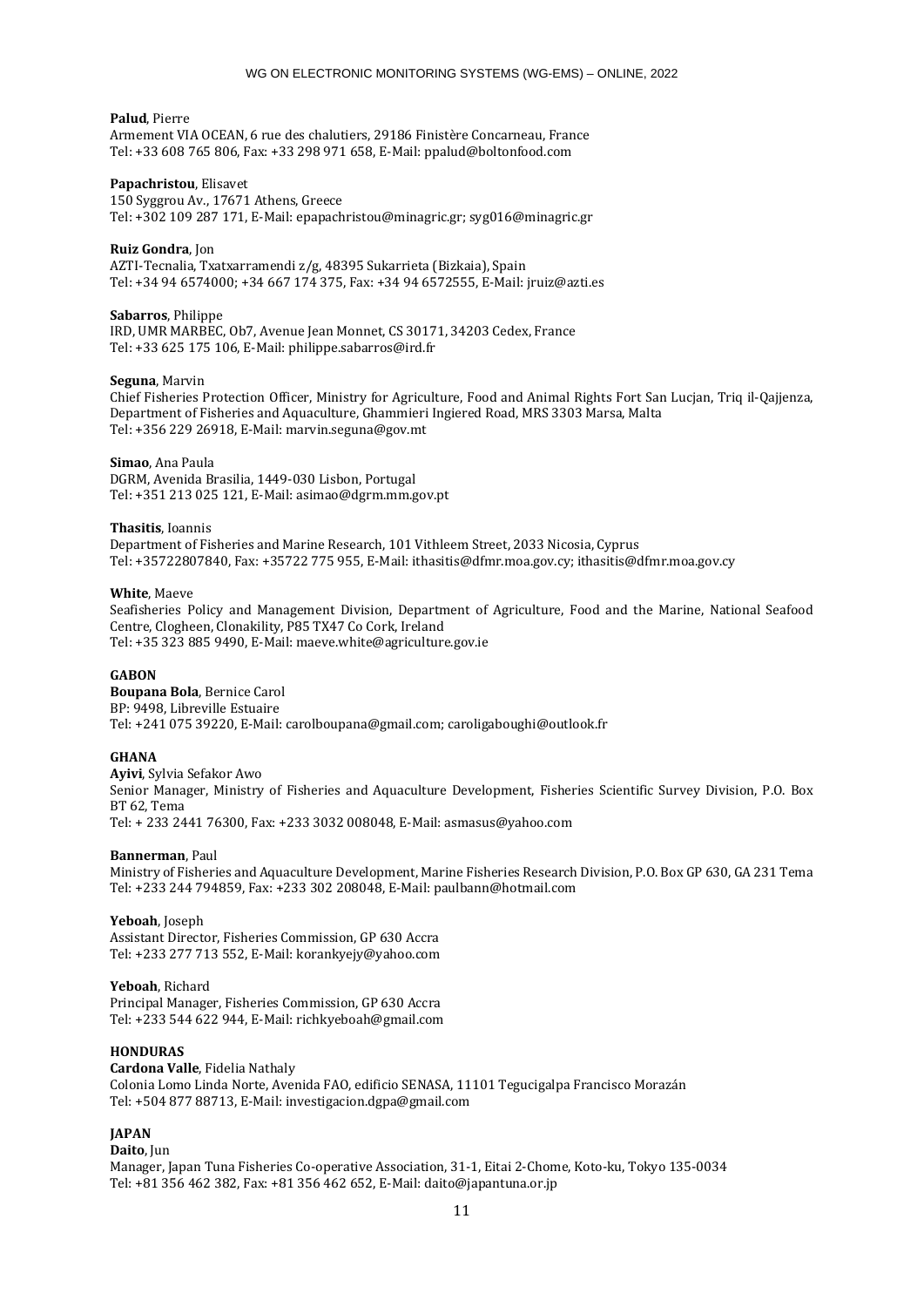### **Ito**, Kohei

Assistant Director, International Affairs Division, Resources Management Department, Fisheries Agency of Japan, 1-2- 1 Kasumigaseki, Tokyo Chiyoda-ku 100-8907

Tel: +81 3 3502 8204, Fax: +81 3 3504 2649, E-Mail: kohei\_ito060@maff.go.jp

### **Miura**, Nozomu

Assistant Director, International Division, Japan Tuna Fisheries Co-operative Association, 2-31-1 Eitai Koto-ku, Tokyo 135-0034

Tel: +81 3 5646 2382, Fax: +81 3 5646 2652, E-Mail: miura@japantuna.or.jp; gyojyo@japantuna.or.jp

#### **Morita**, Hiroyuki

Assistant Director, Responsible for the JCAP-2 Programme, International Affairs Division, Resources Management Department, Fisheries Agency of Japan, 1-2-1 Kasumigaseki, Chiyoda-Ku, Tokyo 100-8907 Tel: +81 3 3502 8460, Fax: +81 3 3504 2649, E-Mail: hiroyuki\_morita970@maff.go.jp

### **Nagai**, Daisaku

Manager, Japan Tuna Fisheries Co-Operative Association, 31-1, EITAI 2-CHOME, Koto-ku, Tokyo 135-0034 Tel: +81 356 462 382, Fax: +81 356 462 652, E-Mail: nagai@japantuna.or.jp

#### **Tsuji**, Sachiko

Researcher, Ecologically Related Species Group, National Research Institute of Far Seas Fisheries, Japan Fisheries Research and Education Agency, 2-12-4 Fukuura, Kanazawa-ku, Yokohama, Kanagawa 236-8648 Tel: +81 45 788 7931, Fax: +81 45 788 5004, E-Mail: sachiko27tsuji@gmail.com

#### **Uozumi**, Yuji

Adviser, Japan Tuna Fisheries Co-operation Association, Japan Fisheries Research and Education Agency, Tokyo Koutou ku Eitai 135-0034

#### **Yoshida**, Hiroyuki

Deputy Director, Japan Tuna Fisheries Co-operative Association, 2-31-1 Eitai Koto-Ku, Tokyo Tel: +81 3 5646 2382, Fax: +81 5646 2652, E-Mail: yoshida@japantuna.or.jp

### **KOREA REP.**

#### **Shim**, Soobin \*

Deputy Director, International Cooperation Division, Ministry of Oceans and Fisheries, Government Complex Bldg.5, Dasom 2-ro, 30110 Sejong

Tel: +82 10 9356 1682; +82 44 200 5333, Fax: +82 44 200 5349, E-Mail: sbin8shim@korea.kr

### **Baek**, Sangjin

Korea Overseas Fisheries Association, 6th fl. Samho Center Bldg. "A" 83, Nonhyeon-ro, 06775 Seoul Seocho-gu Tel: +82 258 91614, Fax: +82 258 91630, E-Mail: sjbaek@kosfa.org

### **Kim**, Taeho

Korea Overseas Fisheries Association, 6th Fl. Samho Center Bldg. "A" 83, Nohnyeon-ro, Seocho-gu, 06775 Seoul Tel: +82 2 589 1615, Fax: +82 2 589 1630, E-Mail: taehokim@kosfa.org

### **Kim**, Young-min

Deputy Director, Ministry of Oceans and Fisheries, 30110 Tel: +82 44 200 5368, Fax: +82 44 200 5379, E-Mail: sagea@korea.kr

#### **Lee**, Jooyoun

Advisor, Ministry of Oceans and Fisheries, Government Complex Bldg.5, Dasom 2-ro Sejong, 30110 Tel: +82 44 200 5369, Fax: +82 44 200 5379, E-Mail: sporyoun@korea.kr

#### **Yang**, Jae-geol

Policy Analyst, Korea Overseas Fisheries Cooperation Center, 6th FL, S Building, 253, Hannuri-daero, 30127 Sejong Tel: +82 44 868 7364, Fax: +82 44 868 7840, E-Mail: jg718@kofci.org

### **MEXICO**

#### **Ramírez López**, Karina

Instituto Nacional de Pesca y Acuacultura (INAPESCA), Centro Regional de Investigación Acuícola y Pesquera - Veracruz, Av. Ejército Mexicano No.106 - Colonia Exhacienda, Ylang Ylang, C.P. 94298 Boca de Río, Veracruz Tel: +52 5538719500, Ext. 55756, E-Mail: kramirez\_inp@yahoo.com; karina.ramirez@inapesca.gob.mx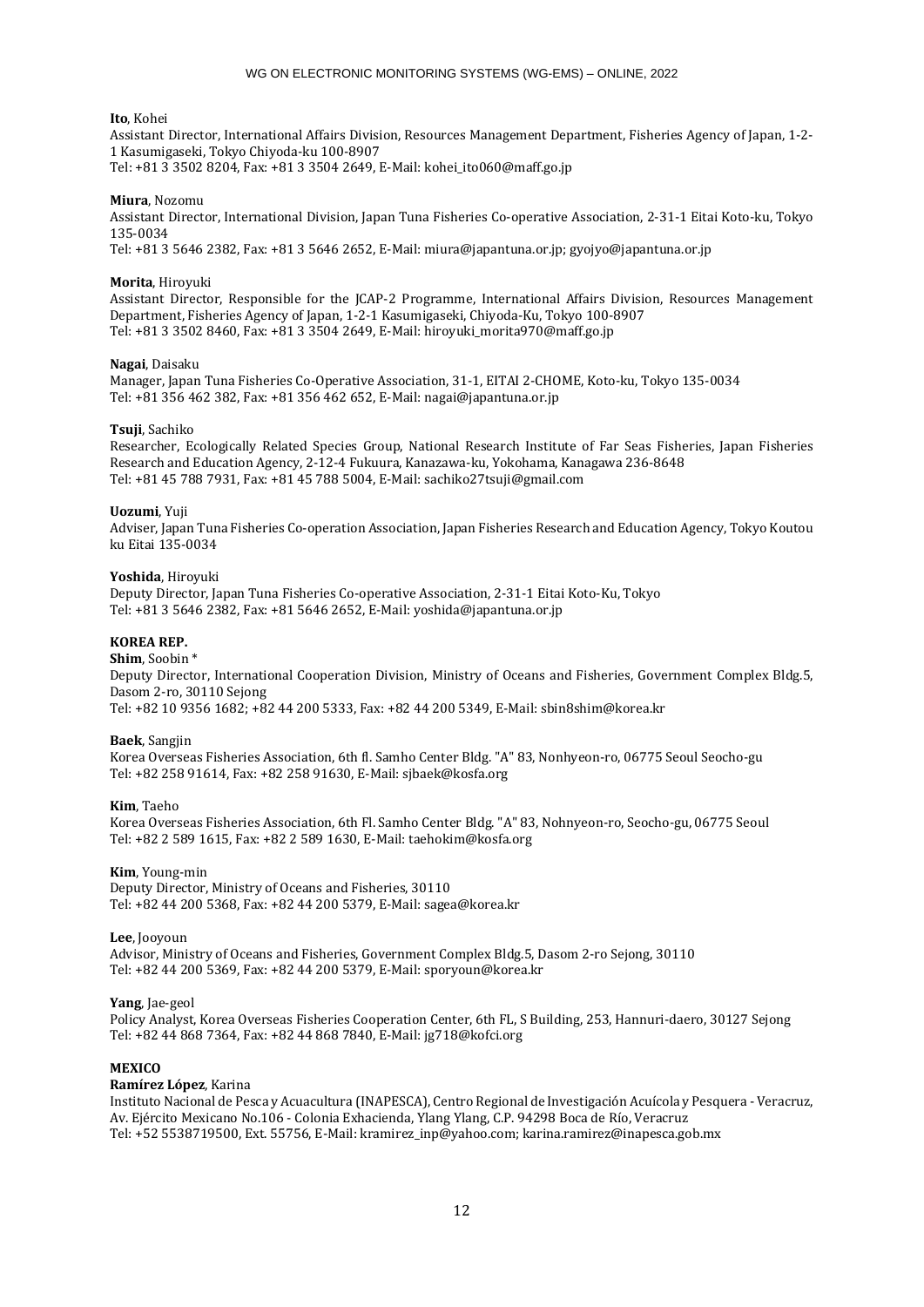### **Soler Benitez**, Bertha Alicia

Comisión Nacional de Acuacultura y pesca (CONAPESCA), Av. Camarón Sábalo 1210 Fracc. Sábalo Country Club., 82100 Mazatlán, Sinaloa

Tel: +52 669 915 6900 Ext. 58462, E-Mail: berthaa.soler@gmail.com

## **MOROCCO Adili**, Brahim

E-Mail: adili@mpm.gov.ma

**Azdad**, Chellal E-Mail: azdad@mpm.gov.ma

## **Kecha**, Youssef

Chef de la Division de Suivi des Opérations de Contrôle et d'Inspection à la DCAPM, Ministère de l'Agriculture,de la Pêche Maritime, du Développement Rural et des Eaux et Forêts / Département de la Pêche Maritime, Quartier Administratif, haut Agdal, 11010 Rabat

Tel: +212 537 688 371, Fax: +212 537 688 382, E-Mail: youssef.kecha@mpm.gov.ma

### **Sabbane**, Kamal

Cadre à la Direction de Contrôle des Activités de la Pêche Maritime, Ministère de l'Agriculture de la Pêche Maritime, du Développement Rural et des Eaux et Forêts, Département de la Pêche Maritime, Quartier Administratif BP 476, 10090 Agdal, Rabat

Tel: +212 537 688 196, Fax: +212 537 688 382, E-Mail: sabbane@mpm.gov.ma

### **Tabit Bensliman**, Sara

Département de la pêche maritime, 476 Agdal Rabat, 10000 Tel: +212 661 449 370, E-Mail: sara.tabit@mpm.gov.ma

### **PHILIPPINES**

**Cadapan**, Peter Erick 1114 Qeuzon City Metro Manila Tel: +63 928 188 3100, E-Mail: pedangs@yahoo.com

### **Escobar Jr.**, Severino

BFAR Central Office, Fisheries Building Complex, BPI Compound, Visayas Avenue, BRGY. Vasra, 1101 Quezon City Tel: +639 178 017 237, Fax: +632 842 66532, E-Mail: jojo\_escobar@yahoo.com; slejr@yahoo.com

### **Mabanglo**, Maria Joy

1101 Quezon City Metro Manila Tel: +63 917 846 8050, E-Mail: mj.mabanglo@gmail.com

### **San Juan**, Beverly

Fisheries Building Complex, BPI Compound, Visayas Avenue, Brgy. Vasra, 1128 Qeuzon City Metro Manila Tel: +632 426 6532, Fax: +632 426 6532, E-Mail: beyesanjuan@gmail.com

### **Tanangonan**, Isidro

Bureau of Fisheries and Aquatic Resources (BFAR), Capture Fisheries Division, Fisheries Building Complex, BPI Compound, Brgy. Vasra, Visayas Avenue, Quezon City, 1101 Metro Manila Tel: +63 999 884 7631, E-Mail: itanangonan@bfar.da.gov.ph

### **Viron**, Jennifer

Bureau of Fisheries and Aquatic Resources Central Office, Department of Agriculture, PCA Compound, Eliptical Road, Diliman, 1103 Quezon City Metro Manila

Tel: +639 294 296; +63 929 95 97; +63 929 80 74, E-Mail: jennyviron@bfar.da.gov.ph; jennyviron@gmail.com

### **SENEGAL**

### **Faye**, Adama

Directeur adjoint de la Direction de la Protection et de la Surveillance des pêches, Direction, Protection et Surveillance des Pêches, Cité Fenêtre Mermoz, BP 3656 Dakar

Tel: +221 775 656 958, Fax: +221 338 602 465, E-Mail: adafaye2000@yahoo.fr; adafaye@yahoo.fr

# **ST. VINCENT AND GRENADINES**

### **Isaacs**, Kris

Senior Fisheries Officer, Fisheries Division, Ministry of Agriculture, Forestry, Fisheries, Rural Transformation, Industry and Labour, Bay Street, VC0100 Kingstown

Tel: +784 456 2738, Fax: +784 457 2112, E-Mail: kris.isaacs@yahoo.com; fishdiv@gov.vc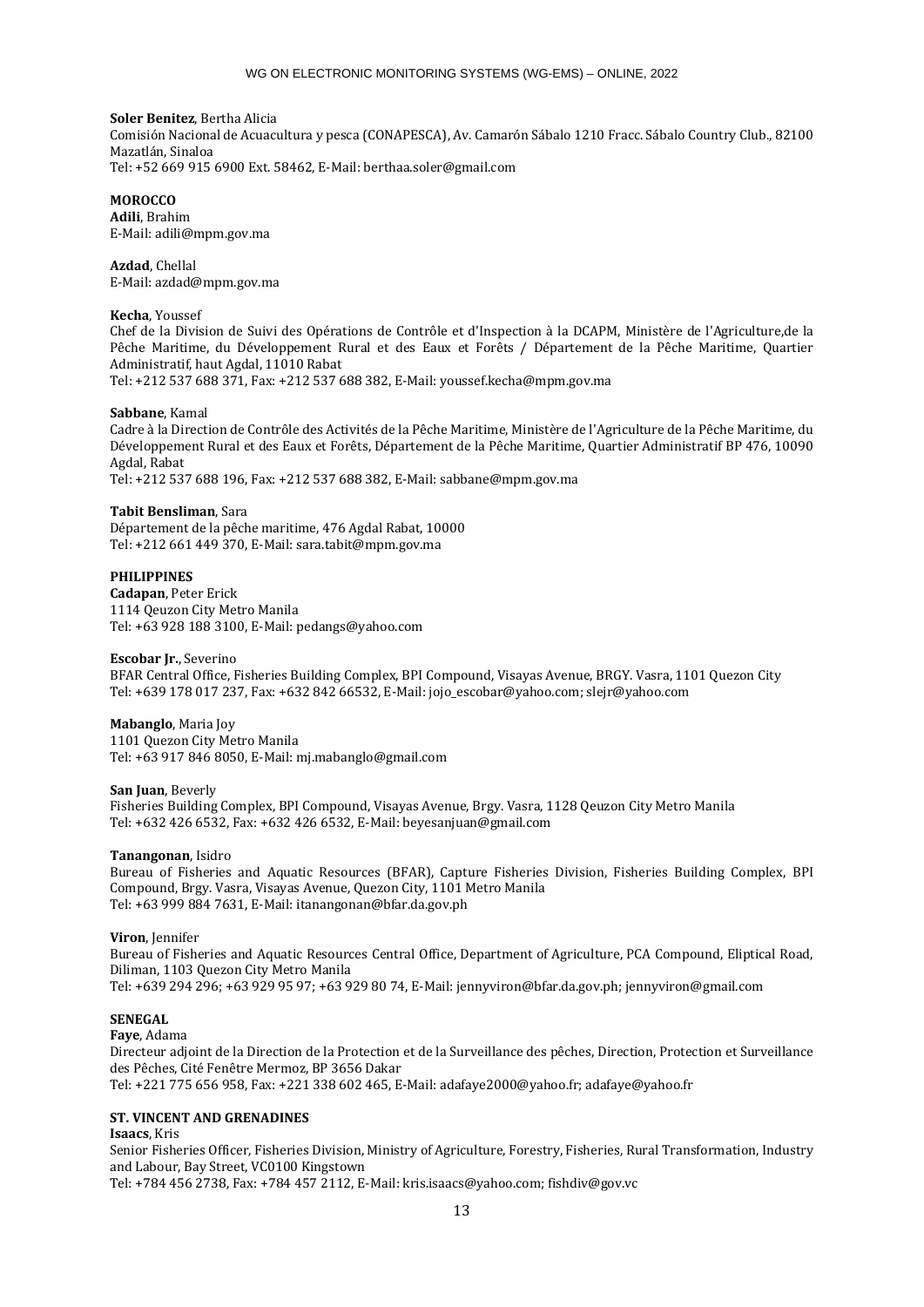### **Searles**, Jeremy

Fisheries Officer / High Seas Unit, Fisheries Division, Ministry of Agriculture, Forestry, Fisheries, Rural Transformation, Industry and Labour, VC0100 Tel: +1 784 456 2738, Fax: +1 784 457 2112, E-Mail: jeremy.searles86@gmail.com

#### **UNITED KINGDOM OF GREAT BRITAIN AND NORTHERN IRELAND**

#### **Brown**, James

DEFRA, 2 Marsham Street, London SW1P 4DF Tel: +44 791 761 9226, E-Mail: James.RJBrown@defra.gov.uk

### **Deary**, Andrew

Head of Blue Belt Compliance, MMO, Marine Management Organisation, Lutra House. Dodd Way. Walton House. Bamber Bridge. Preston Office, PR5 8BX Tel: +44 782 766 4112, E-Mail: andrew.deary@marinemanagement.org.uk

#### **Nelson**, Paul

Chi Gallos, Hayle Marine Renewables Park, North Quay, Hayle, Penzance TR27 4DD Tel: +44 208 026 9084, E-Mail: Paul.Nelson@marinemanagement.org.uk

### **UNITED STATES**

### **Blankenbeker**, Kimberly

Foreign Affairs Specialist, Office of International Affairs and Seafood Inspection (F/IASI), NOAA, National Marine Fisheries Service, 1315 East-West Highway, Silver Spring Maryland 20910 Tel: +1 301 427 8357, Fax: +1 301 713 1081, E-Mail: kimberly.blankenbeker@noaa.gov

#### **Blankinship**, David Randle

Chief, Atlantic Highly Migratory Species Management Division, NOAA - National Marine Fisheries Service, 263 13th Ave South, Saint Petersburg, Florida 33701 Tel: +1 727 824 5313, Fax: +1 727 824 5398, E-Mail: randy.blankinship@noaa.gov

#### **Brothen**, Tanya

Foreign Service Officer, Office of Marine Conservation (OES/OMC), U.S. Department of State, Rm 2758, 2201 C Street NW, Washington DC 20520-7878 Tel: +1 651 335 0380, E-Mail: brothentr@state.gov

### **Brown**, Craig A.

Chief, Highly Migratory Species Branch, Sustainable Fisheries Division, Southeast Fisheries Science Center, NOAA, National Marine Fisheries Service, 75 Virginia Beach Drive, Miami, Florida 33149 Tel: +1 305 586 6589, E-Mail: craig.brown@noaa.gov

#### **Clarke**, Raymond

PO Box 463, Waialua 96791 Tel: +1 808 722 0486, E-Mail: ray.clarke@bumblebee.com

#### **Donaldson**, Tim

NOAA, 1315 East West Hwy, Silver Spring, Maryland 20910 Tel: +1 301 427 8272, E-Mail: tim.donaldson@noaa.gov

#### **Engelke-Ros**, Meggan

Deputy Chief, NOAA Office of General Counsel, Enforcement Section, 1315 East-West Highway, SSMC3-15860, Silver Spring, Maryland 20910

Tel: +1 301 427 8284, Fax: +1 301 427 2202, E-Mail: meggan.engelke-ros@noaa.gov

#### **Harris**, Madison

Foreign Affairs Specialist, Office of International Affairs and Seafood Inspection (F/IASI), NOAA, National Marine Fisheries Service, 1315 East-West Highway, Silver Spring, Maryland 20910 Tel: +1 301 427 8350, E-Mail: madison.harris@noaa.gov

### **Keller**, Bryan

Foreign Affairs Specialist, Office of International Affairs and Seafood Inspection (F/IASI), NOAA, National Marine Fisheries Service, 1315 East-West Highway, Silver Spring, Maryland 20910 Tel: +1 202 897 9208, E-Mail: bryan.keller@noaa.gov

### **Leape**, Gerald

Principal Officer, Pew Charitable Trusts, 901 E Street NW, Washington DC 20004 Tel: +1 202 431 3938, Fax: +1 202 540 2000, E-Mail: gleape@pewtrusts.org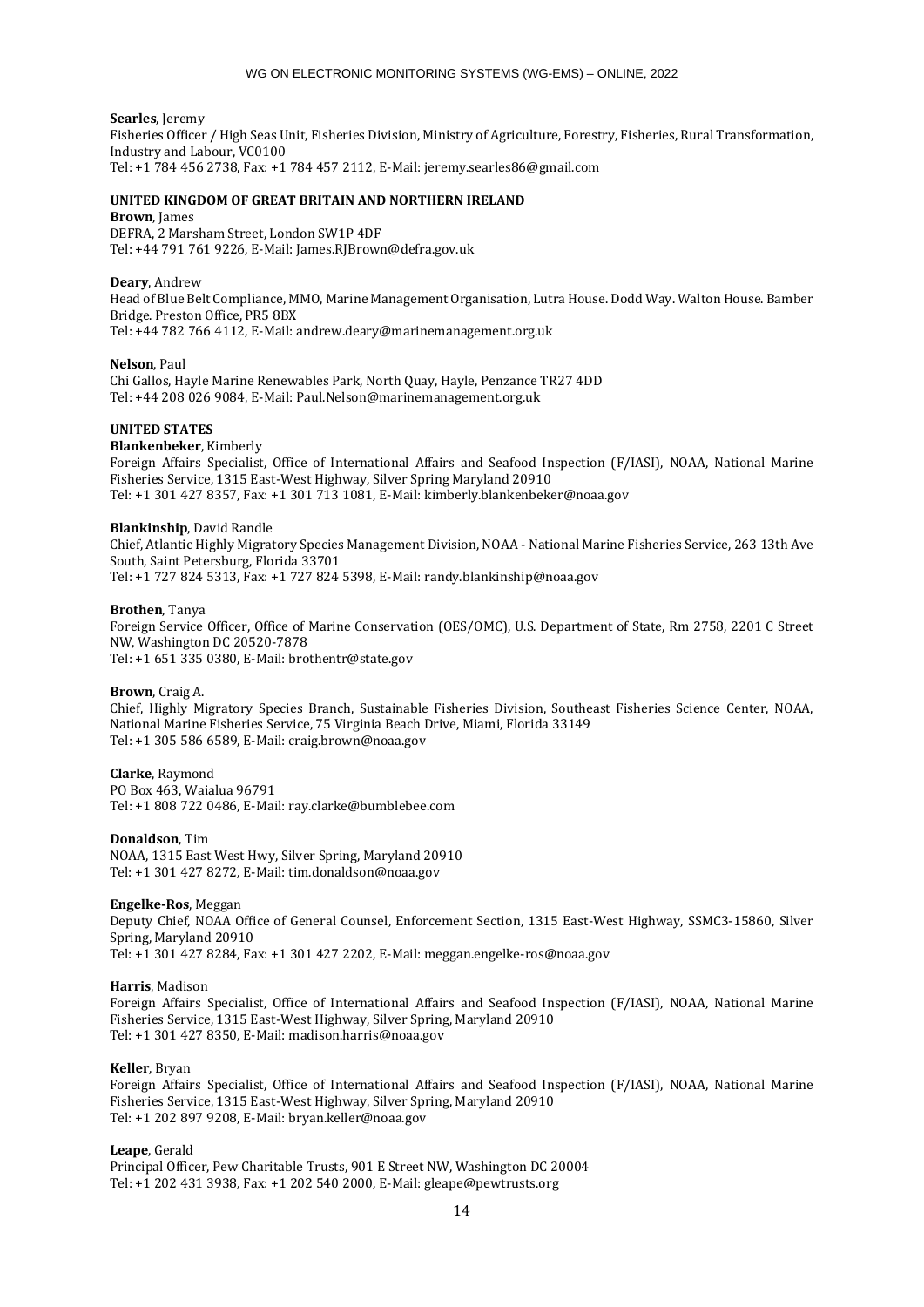### **McHale**, Bradley

Fishery manager, NOAA - National Marine Fisheries Service, 55 Great Republic Dr., Gloucester, MA 01930 Tel: +1 978 281 9139, Fax: +1 978 281 9340, E-Mail: brad.mchale@noaa.gov

### **Miller**, Ian

NOAA, 1315 East-West Highway, Maryland 20910 Tel: +1 302 751 6684, E-Mail: ian.miller@noaa.gov

### **Moore**, Katie

Living Marine Resources Program Manager, United States Coast Guard, Atlantic Area-Response, Office of Maritime Security and Law Enforcement, 431 Crawford St., Portsmouth, Virginia 23704 Tel: +1 757 398 6504, E-Mail: katie.s.moore@uscg.mil

### **Walline**, Megan J.

Attorney- Advisor, NOAA Office of General Counsel, Fisheries & Protected Resources Division, U.S. Department of Commerce, 1315 East-West Highway SSMC-III, Silver Spring Maryland 20910 Tel: +301 713 9695, Fax: +1 301 713 0658, E-Mail: megan.walline@noaa.gov

### **URUGUAY**

**Domingo**, Andrés \*

Dirección Nacional de Recursos Acuáticos - DINARA, Laboratorio de Recursos Pelágicos, Constituyente 1497, 11200 Montevideo

Tel: +5982 400 46 89, Fax: +5982 401 32 16, E-Mail: dimanchester@gmail.com

### **Forselledo**, Rodrigo

Investigador, Dirección Nacional de Recursos Acuáticos - DINARA, Laboratorio de Recursos Pelágicos, Constituyente 1497, CP 11200 Montevideo

Tel: +598 2400 46 89, Fax: +598 2401 3216, E-Mail: rforselledo@gmail.com

### **VENEZUELA**

**Lara**, Lermis

Director General de Pesca Industrial, Municipio Libertador, Torre Oeste, Parque Central Piso 17, 1015 Caracas Tel: +58 414 359 0842, E-Mail: dgpi.minpesca@gmail.com; lermislara@gmail.com

### *OBSERVERS FROM COOPERATING NON-CONTRACTING PARTIES, ENTITIES, FISHING ENTITIES*

### **CHINESE TAIPEI**

**Chou**, Shih-Chin

Section Chief, Deep Sea Fisheries Division, Fisheries Agency, 8F, No. 100, Sec. 2, Heping W. Rd., Zhongzheng Dist., 10070 Taipei

Tel: +886 2 2383 5915, Fax: +886 2 2332 7395, E-Mail: chou1967sc@gmail.com; shihcin@ms1.fa.gov.tw

### **Kao**, Shih-Ming

Associate Professor, Graduate Institute of Marine Affairs, National Sun Yat-sen University, 70 Lien-Hai Road, 80424 Kaohsiung City Tel: +886 7 525 2000 Ext. 5305, Fax: +886 7 525 6205, E-Mail: kaosm@mail.nsysu.edu.tw

**Lee**, Ching-Chao

Technical Specialist, Deep Sea Fisheries Division, Fisheries Agency, 8F., No.100, Sec. 2, Heping W. Rd., Zhongzheng Dist., 10060

Tel: +886 223 835 911, Fax: +886 223 327 395, E-Mail: chaolee1218@gmail.com; chinchao@ms1.fa.gov.tw

### **Yang**, Shan-Wen

Secretary, Overseas Fisheries Development Council, 3F., No. 14, Wenzhou Street, Da'an Dist., 10648 Tel: +886 2 2368 0889 #151, Fax: +886 2 2368 6418, E-Mail: shenwen@ofdc.org.tw

### **COSTA RICA**

**Carvajal Rodríguez**, José Miguel

Biólogo, Departamento de Investigación, Instituto Costarricense de Pesca y Acuicultura (INCOPESCA), Barrio El Cocal, diagonal a las oficinas del INA, Avenida Central, calles 40 y 42, 333-54 Puntarenas Tel: +506 263 00600, E-Mail: jcarvajal@incopesca.go.cr

### **Lara Quesada**, Nixon

Biólogo Marino, INCOPESCA, 125 metros este y 75 metros norte de planta de atún Sardimar, 60101 Puntarenas Tel: +506 831 12658, E-Mail: nixon.lara.21@gmail.com; nlara@incopesca.go.cr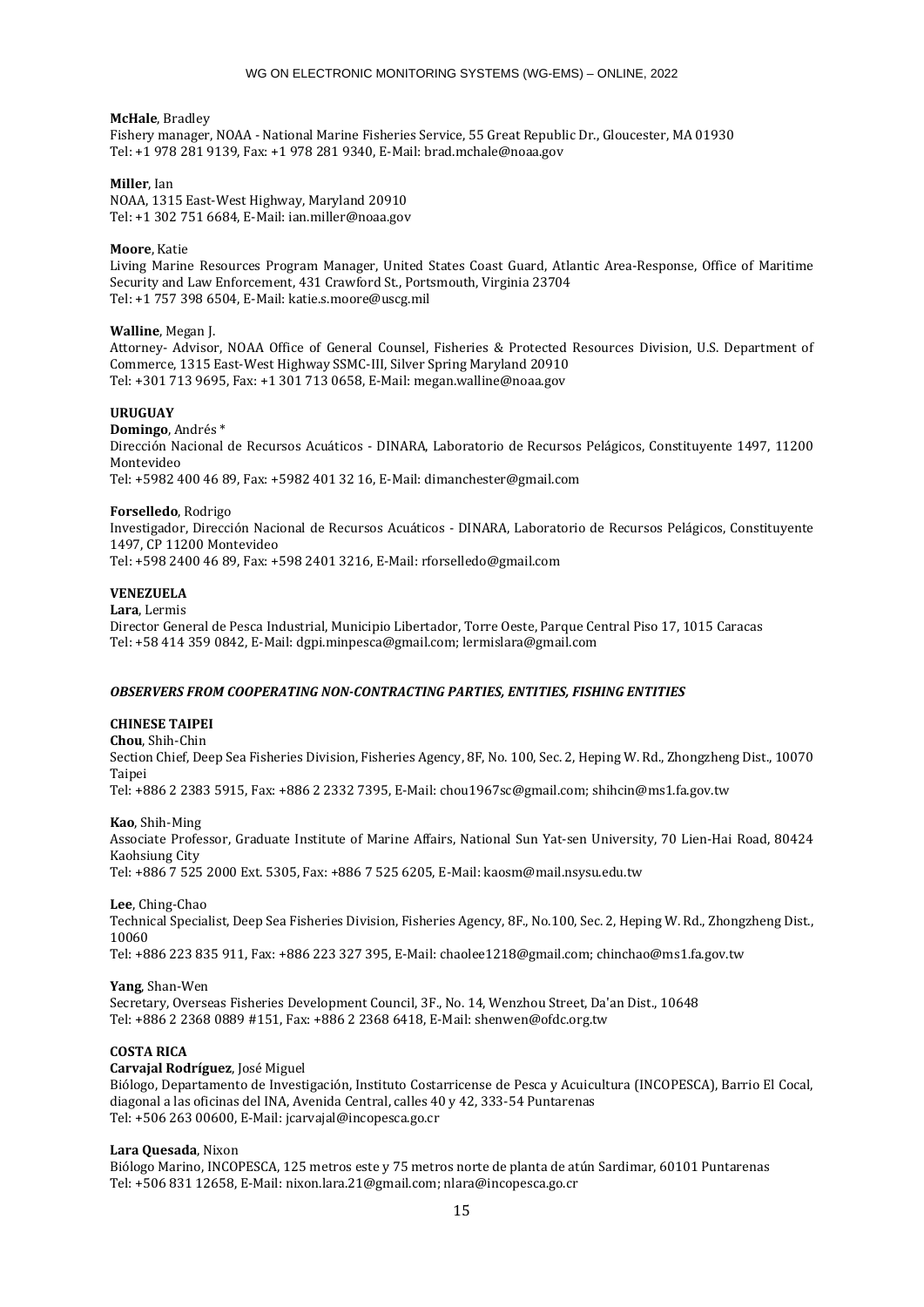### **Pacheco Chaves**, Bernald

INCOPESCA, Departamento de Investigación, Cantón de Montes de Oro, Puntarenas, 60401 Tel: +506 899 22693, E-Mail: bpacheco@incopesca.go.cr

### *OBSERVERS FROM INTERGOVERNMENTAL ORGANIZATIONS*

#### **INTER-AMERICAN TROPICAL TUNA COMMISSION - IATTC**

**Roman-Verdesoto**, Marlon Scientist with Bycatch Mitigation and Gear Technology Group, IATTC, 8901 La Jolla Shores Dr., La Jolla 92037, United States

Tel: +1 858 456 5694, E-Mail: mroman@iattc.org

#### *OBSERVERS FROM NON-GOVERNMENTAL ORGANIZATIONS*

# **INTERNATIONAL SEAFOOD SUSTAINABILITY FOUNDATION – ISSF**

**Murua**, Hilario Senior Scientist, International Seafood Sustainability Foundation (ISSF), 655 15th Street NW, Suite 800, Washington, DC 20005, United States Tel: +34 667 174 433; +1 703 226 8101, E-Mail: hmurua@iss-foundation.org

#### **Restrepo**, Víctor

Chair of the ISSF Scientific Advisory Committee, ISS-Foundation, 1440 G Street NW, Washington DC 20005, United States Tel: + 1 305 450 2575; +1 703 226 8101, Fax: +1 215 220 2698, E-Mail: vrestrepo@iss-foundation.org; vrestrepo@mail.com

### **PEW CHARITABLE TRUSTS - PEW**

#### **Wozniak**, Esther

Pew Charitable Trusts, 901 E Street, NW, Washington DC 20004, United States Tel: +1 202 657 8603, E-Mail: ewozniak@pewtrusts.org

### **SHARKPROJECT INTERNATIONAL**

### **Ziegler**, Iris

SHARKPROJECT International, Rebhaldenstrasse 2, 8910 8910 Affoltern am Albis, Switzerland Tel: +49 174 3795 190, E-Mail: i.ziegler@sharkproject.org; int.cooperation@sharkproject.org; dririsziegler@web.de

### **SCRS CHAIRMAN**

#### **Melvin**, Gary

SCRS Chairman, St. Andrews Biological Station - Fisheries and Oceans Canada, Department of Fisheries and Oceans, 285 Water Street, St. Andrews, New Brunswick E5B 1B8, Canada Tel: +1 506 652 95783; +1 506 651 6020, E-Mail: gary.d.melvin@gmail.com; gary.melvin@dfo-mpo.gc.ca

### **SCRS VICE-CHAIRMAN**

**Arrizabalaga**, Haritz Principal Investigator, SCRS Vice-Chairman, AZTI Marine Research Basque Research and Technology Alliance (BRTA), Herrera Kaia Portualde z/g, 20110 Pasaia, Gipuzkoa, Spain Tel: +34 94 657 40 00; +34 667 174 477, Fax: +34 94 300 48 01, E-Mail: harri@azti.es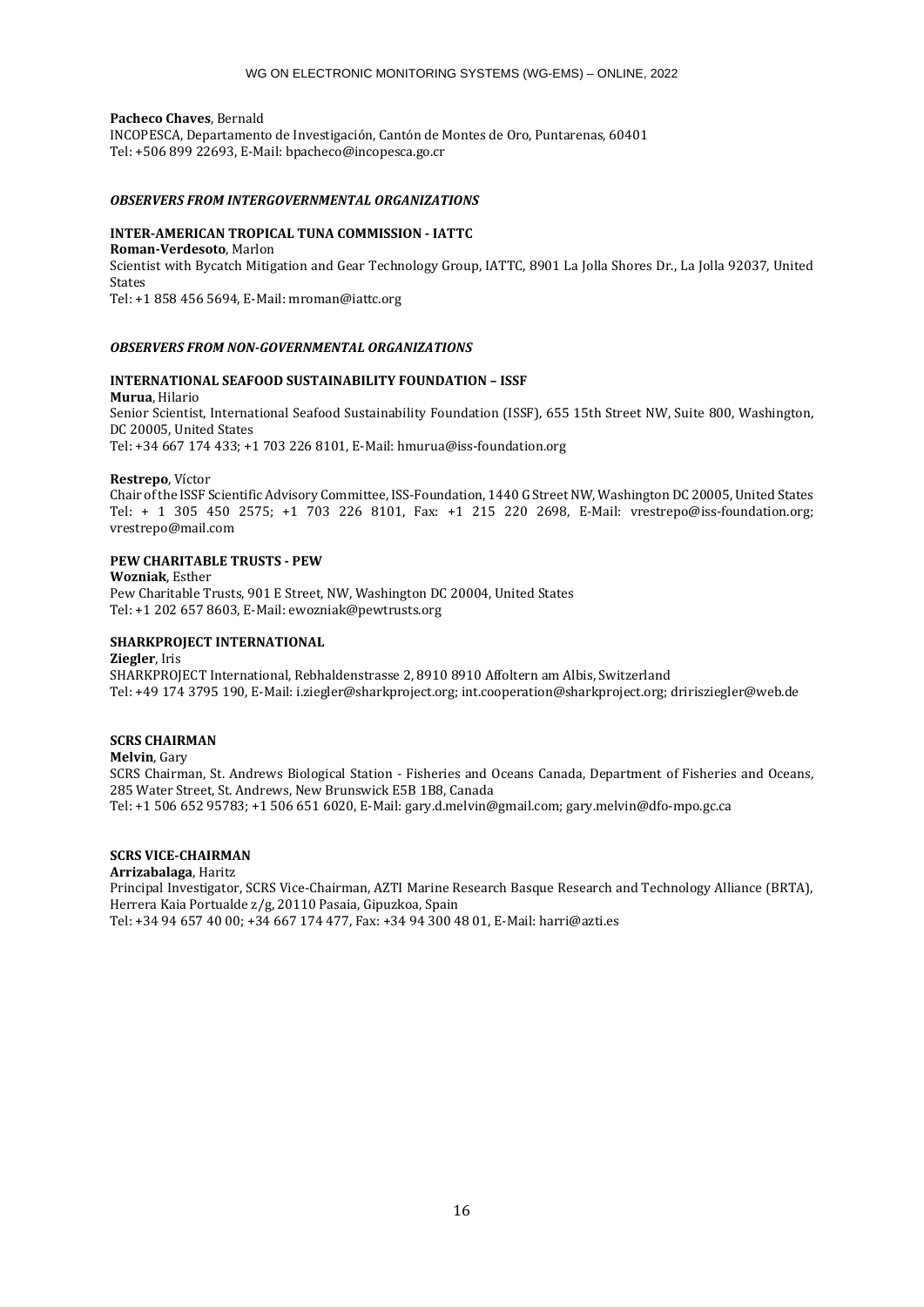### **\*\*\*\*\***

### **ICCAT Secretariat** C/ Corazón de María 8 – 6th floor, 28002 Madrid – Spain Tel: +34 91 416 56 00; Fax: +34 91 415 26 12; E-mail: info@iccat.int

**Manel**, Camille Jean Pierre **Neves dos Santos**, Miguel **Ortiz**, Mauricio **Cheatle**, Jenny **Taylor**, Nathan **Mayor**, Carlos **Parrilla Moruno**, Alberto Thais **Campoy**, Rebecca **De Andrés**, Marisa **Donovan**, Karen **García-Orad**, María José **Peyre**, Christine **Pinet**, Dorothée **Peña**, Esther

**ICCAT INTERPRETERS Gelb Cohen**, Beth **Herrero Grandgirard**, Patricia **Hof**, Michelle Renée **Liberas**, Christine **Linaae**, Cristina **Pinzon**, Aurélie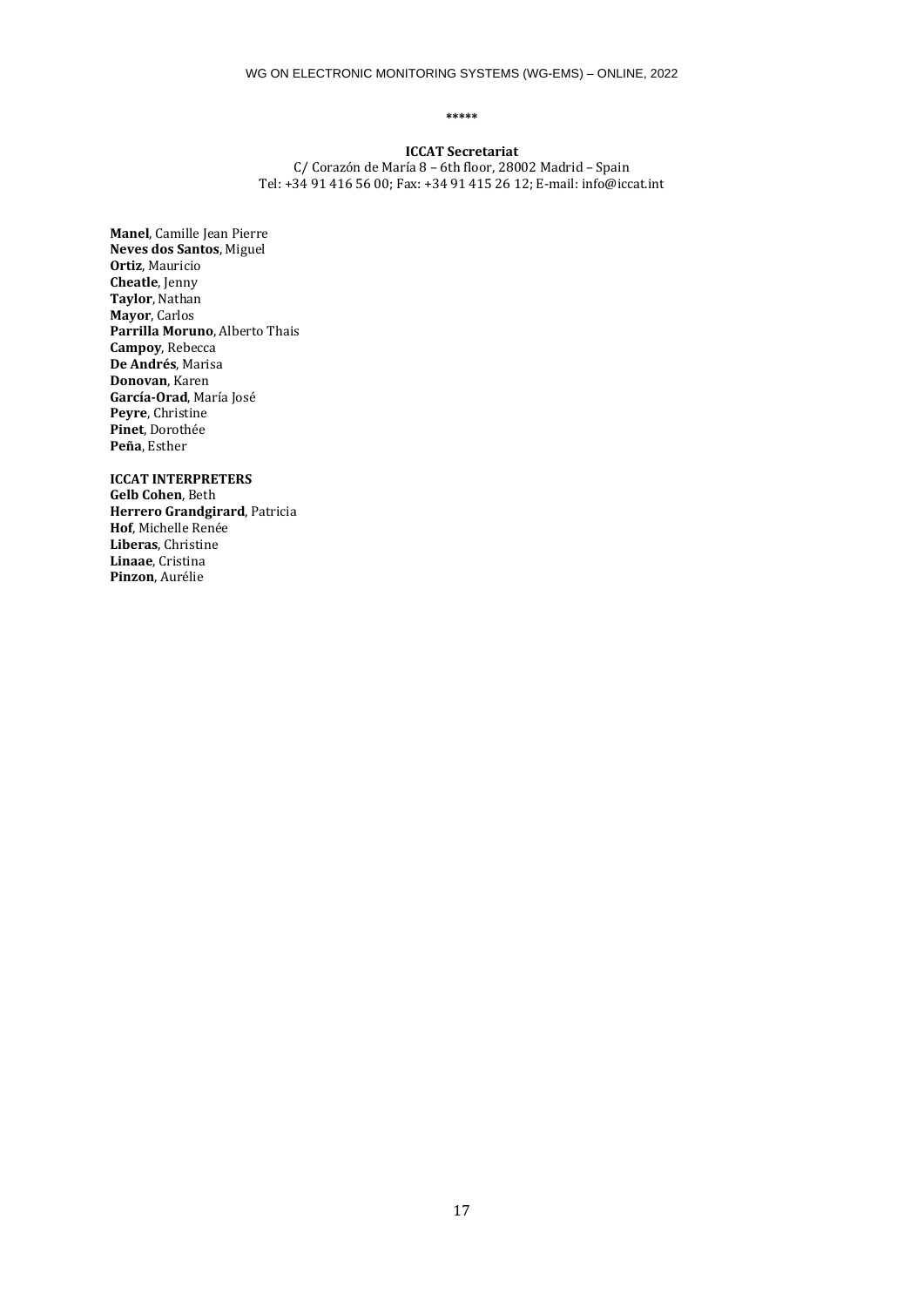# **List of ICCAT Recommendations and Resolutions with references to Electronic Monitoring Systems (EMS)** *(Prepared by the Secretariat)*

| Rec/Res.   | <b>Species</b>    | Paragraph                                                                                                                     |  |
|------------|-------------------|-------------------------------------------------------------------------------------------------------------------------------|--|
|            |                   | 12. The SCRS shall:                                                                                                           |  |
|            |                   | a) develop, as needed and appropriate, an observer working manual                                                             |  |
|            |                   | for voluntary use by CPCs in their domestic observer programs,                                                                |  |
|            |                   | that includes model data collection forms and standardized data                                                               |  |
|            |                   | collection procedures, taking into account observer manuals and                                                               |  |
|            |                   | related materials that may already exist through other sources,                                                               |  |
|            |                   | including CPCs, regional and sub-regional bodies, and other                                                                   |  |
|            |                   | organizations;                                                                                                                |  |
|            |                   | b) develop fisheries specific guidelines for electronic monitoring                                                            |  |
|            |                   | systems;                                                                                                                      |  |
|            |                   | c) provide the Commission with a summary of the scientific data and                                                           |  |
|            |                   | collected<br>information<br>and<br>reported<br>pursuant<br>to<br>this<br>recommendation and any relevant associated findings; |  |
|            |                   | d) make recommendations, as necessary and appropriate, on how to                                                              |  |
|            |                   | improve the effectiveness of scientific observer programs in order                                                            |  |
| Rec. 16-14 |                   | to meet the data needs of the Commission, including possible                                                                  |  |
|            |                   | revisions to this Recommendation and/or with respect to                                                                       |  |
|            |                   | implementation of these minimum standards and protocols by                                                                    |  |
|            |                   | CPCs.                                                                                                                         |  |
|            |                   | 13. Where they have been determined by SCRS to be effective in a                                                              |  |
|            |                   | particular fishery, electronic monitoring systems may be installed on                                                         |  |
|            |                   | board fishing vessels to complement or, pending SCRS advice and a                                                             |  |
|            |                   | Commission decision, to replace the human observer on board.                                                                  |  |
|            |                   | 14. CPCs should consider any applicable guidelines that are endorsed by                                                       |  |
|            |                   | SCRS on the use of electronic monitoring systems.                                                                             |  |
|            |                   | 15. CPCs are encouraged to report to the SCRS their experiences in the                                                        |  |
|            |                   | use of electronic monitoring systems in their ICCAT fisheries to                                                              |  |
|            |                   | complement human observer programs. CPCs who have not yet                                                                     |  |
|            |                   | implemented such systems are encouraged to explore their use and                                                              |  |
|            |                   | report their findings to the SCRS.                                                                                            |  |
|            |                   | 32. CPCs may authorize their purse seine vessels to set on floating objects                                                   |  |
|            |                   | provided that the fishing vessel has either an observer or a functioning                                                      |  |
|            |                   | electronic monitoring system on board which is capable of verifying set                                                       |  |
|            |                   | type, species composition, and providing information on fishing activities                                                    |  |
|            |                   | to the SCRS.                                                                                                                  |  |
| Rec. 19-02 |                   | 55. For longline vessels flying their flag 20 meters length overall (LOA)                                                     |  |
|            |                   | or greater targeting bigeye, yellowfin and/or skipjack in the Convention                                                      |  |
|            |                   | area, CPCs shall ensure a minimum of 10% observer coverage of fishing                                                         |  |
|            | Tropical          | effort by 2022, through the presence of a human observer on board in                                                          |  |
|            | tunas             | accordance with Annex 7 and/or an Electronic Monitoring system. For                                                           |  |
|            |                   | this purpose, the Working Group on Integrated Monitoring Measures                                                             |  |
|            |                   | (IMM WG), in cooperation with the SCRS, shall make a recommendation                                                           |  |
|            |                   | to the Commission for endorsement at its 2021 Annual meeting on the                                                           |  |
|            |                   | following:                                                                                                                    |  |
|            |                   | a) Minimum standards for an electronic monitoring system such as:                                                             |  |
|            |                   | specifications<br>of the recording<br>i) the minimum<br>equipment                                                             |  |
|            |                   | (e.g. resolution, recording time capacity), data storage type, data<br>protection                                             |  |
|            |                   | ii) the number of cameras to be installed at which points on board                                                            |  |
| Rec. 19-02 | Tropical<br>tunas | b) What shall be recorded                                                                                                     |  |
|            |                   | c) Data analysis standards, e.g., converting video footage into actionable                                                    |  |
|            |                   | data by the use of artificial intelligence                                                                                    |  |
|            |                   |                                                                                                                               |  |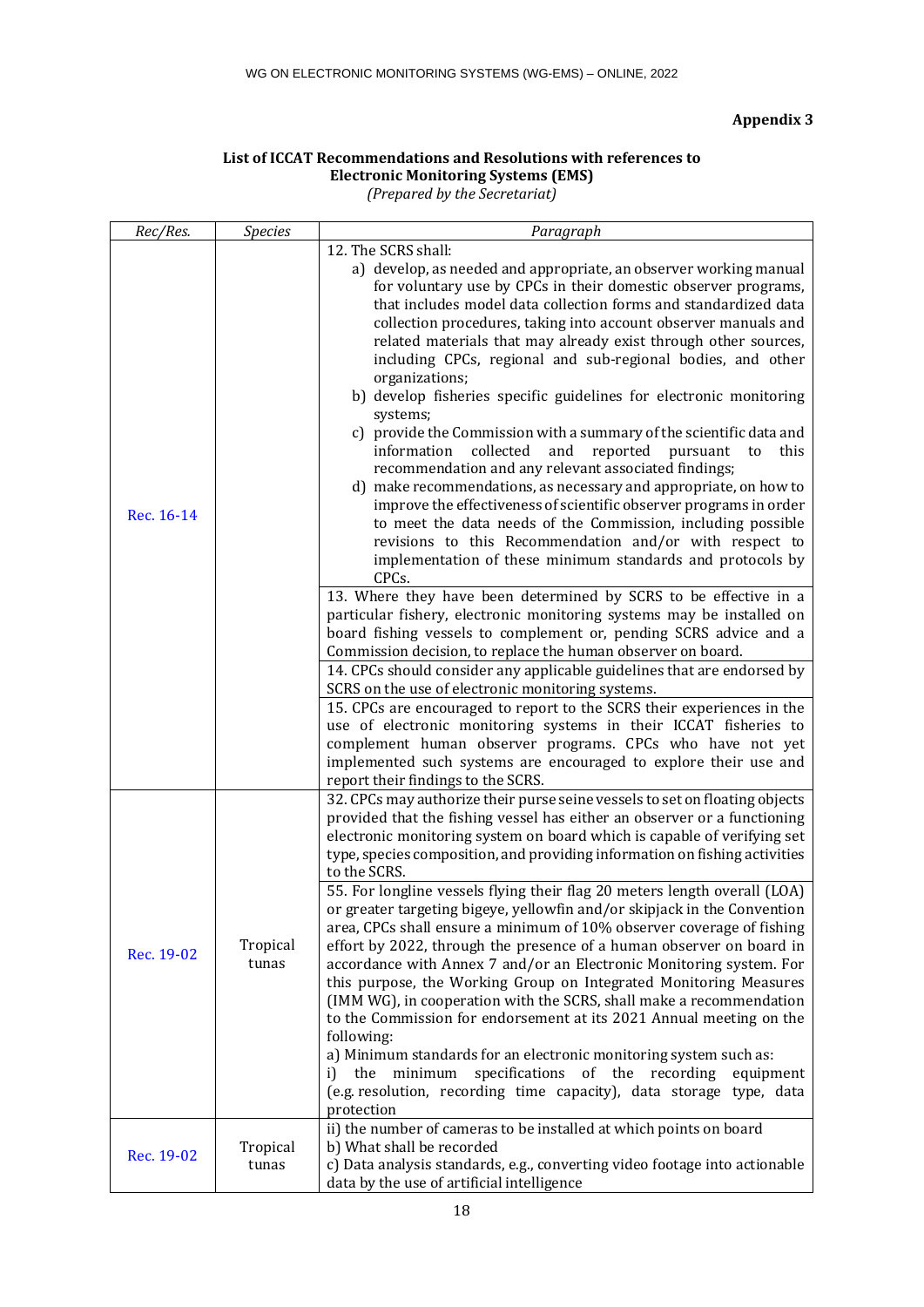|            |                            | d) Data to be analyzed, e.g., species, length, estimated weight, fishing<br>operation details<br>e) Reporting format to the Secretariat                                                                                                                                                                                                                                                                                                                                       |  |  |
|------------|----------------------------|-------------------------------------------------------------------------------------------------------------------------------------------------------------------------------------------------------------------------------------------------------------------------------------------------------------------------------------------------------------------------------------------------------------------------------------------------------------------------------|--|--|
|            |                            | In 2020 CPCs are encouraged to conduct trials on electronic monitoring<br>and report the results back to the IMM and the SCRS in 2021 for their<br>review.                                                                                                                                                                                                                                                                                                                    |  |  |
|            |                            | CPCs shall report the information collected by the observers or the<br>electronic monitoring system from the previous year by 30 April to the<br>ICCAT Secretariat and to SCRS taking into account CPC confidentiality<br>requirements.                                                                                                                                                                                                                                       |  |  |
|            |                            | 57. CPCs shall endeavour to further increase observer coverage rates for<br>longline vessels, including through trials and implementation of<br>electronic monitoring to supplement human observers. CPCs that trial<br>electronic monitoring shall share technical specifications and standards<br>with the Commission towards the development of agreed ICCAT<br>standards.                                                                                                 |  |  |
|            |                            | 58. For purse seine vessels flying their flag and targeting bigeye,<br>yellowfin and/or skipjack in the Convention area, CPCs shall ensure<br>100% observer coverage of fishing effort, through the presence of an<br>observer on board in accordance with Annex 7 or through an approved<br>electronic monitoring system. CPCs shall report the information<br>collected by the observers from the previous year by 30 April to the<br><b>ICCAT Secretariat and to SCRS.</b> |  |  |
| Rec. 19-05 | <b>Billfishes</b><br>(BIL) | 5. The Permanent Working Group for the Improvement of ICCAT<br>Statistics and Conservation Measures (PWG), in cooperation with the<br>SCRS, shall work to develop recommendations on the following<br>issues for consideration at the 2021 annual meeting of the<br>Commission:                                                                                                                                                                                               |  |  |
|            |                            | Minimum standard for an electronic monitoring system such<br>a)<br>as:<br>(i)<br>the minimum specification of the recording equipment<br>(e.g. resolution. recording time capacity, data storage<br>type, data protection)                                                                                                                                                                                                                                                    |  |  |
|            |                            | (ii) the number of cameras to be installed at which points on<br>board                                                                                                                                                                                                                                                                                                                                                                                                        |  |  |
|            |                            | What shall be recorded<br>b)<br>Data analysis standards, e.g., converting video footage into<br>c)<br>actionable data by the use of artificial intelligence<br>Data to be analyzed, e.g., species, length, estimated weight,<br>d)<br>fishing operation details<br>Reporting format to the Secretariat<br>e)                                                                                                                                                                  |  |  |
|            |                            | In 2020 CPCs are encouraged to conduct trials on electronic monitoring<br>and report the results back to the PWG and the SCRS in 2021 for their<br>review.                                                                                                                                                                                                                                                                                                                    |  |  |
| Rec. 19-06 | Shortfin<br>mako<br>(SMA)  | 2. Notwithstanding the provisions in paragraph 1 above, CPCs may<br>authorize their vessels to catch and retain on board, transship or land<br>North Atlantic shortfin mako, provided that:<br>(1) For vessels whose length is greater than 12 m,                                                                                                                                                                                                                             |  |  |
|            |                            | a) the vessel has either an observer or a functioning electronic<br>monitoring system on board which can identify whether<br>the fish is dead or alive;<br>b) shortfin mako is dead when brought along side for taking<br>on board the vessel;                                                                                                                                                                                                                                |  |  |
|            |                            | c) the observer collects data on the number of individuals<br>hooked, body length, sex, condition, maturity (whether the                                                                                                                                                                                                                                                                                                                                                      |  |  |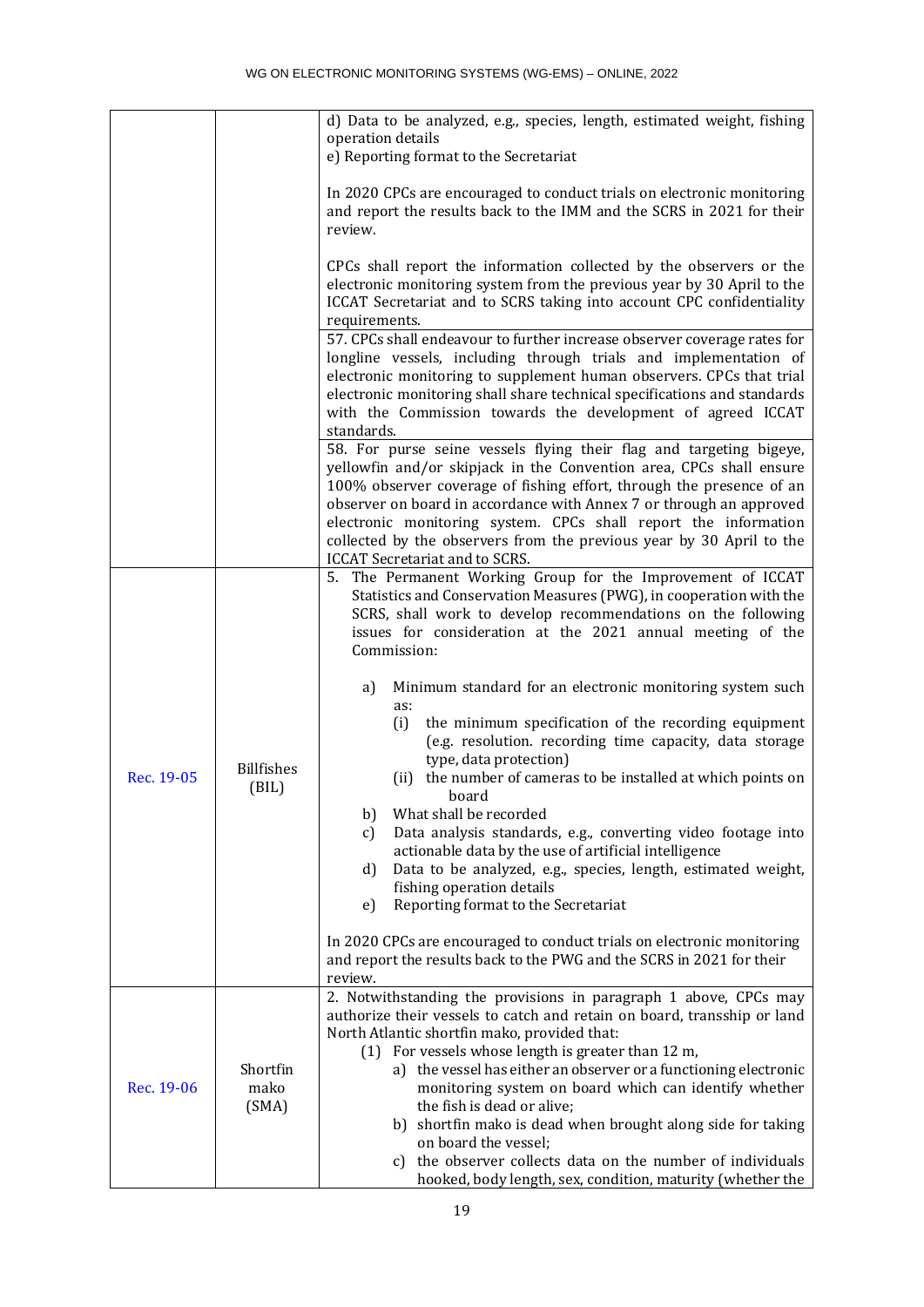|            |                           | individual is pregnant and its litter size) and weight of<br>products for each shortfin mako caught as well as fishing<br>effort; and<br>d) when shortfin mako is not retained, the number of dead<br>discards and live releases shall be recorded by the observer<br>or estimated from the records of the electronic monitoring<br>system.<br>(2) For vessels whose length is equal or smaller than 12 m,<br>a) shortfin mako is dead when brought along side for taking<br>on board the vessel. |  |
|------------|---------------------------|---------------------------------------------------------------------------------------------------------------------------------------------------------------------------------------------------------------------------------------------------------------------------------------------------------------------------------------------------------------------------------------------------------------------------------------------------------------------------------------------------|--|
| Rec. 21-01 | Tropical<br>tunas         | Recommendation by ICCAT replacing Recommendation 19-02 replacing<br>Recommendation 16-01 on a multi-annual conservation and management<br>programme for tropical tunas                                                                                                                                                                                                                                                                                                                            |  |
| Rec. 21-09 | Shortfin<br>mako<br>(SMA) | Recommendation by ICCAT on the conservation of North Atlantic stock of<br>shortfin mako caught in association with ICCAT fisheries                                                                                                                                                                                                                                                                                                                                                                |  |
| Res. 21-17 | Bluefin tuna<br>(BFT)     | Resolution by ICCAT establishing a pilot project for the implementation of<br>Remote Electronic Monitoring (REM) on bluefin tuna processing vessels                                                                                                                                                                                                                                                                                                                                               |  |
| Res. 21-22 |                           | Resolution by ICCAT for the establishment of an ICCAT Working Group on<br>the use of Electronic Monitoring Systems (EMS)                                                                                                                                                                                                                                                                                                                                                                          |  |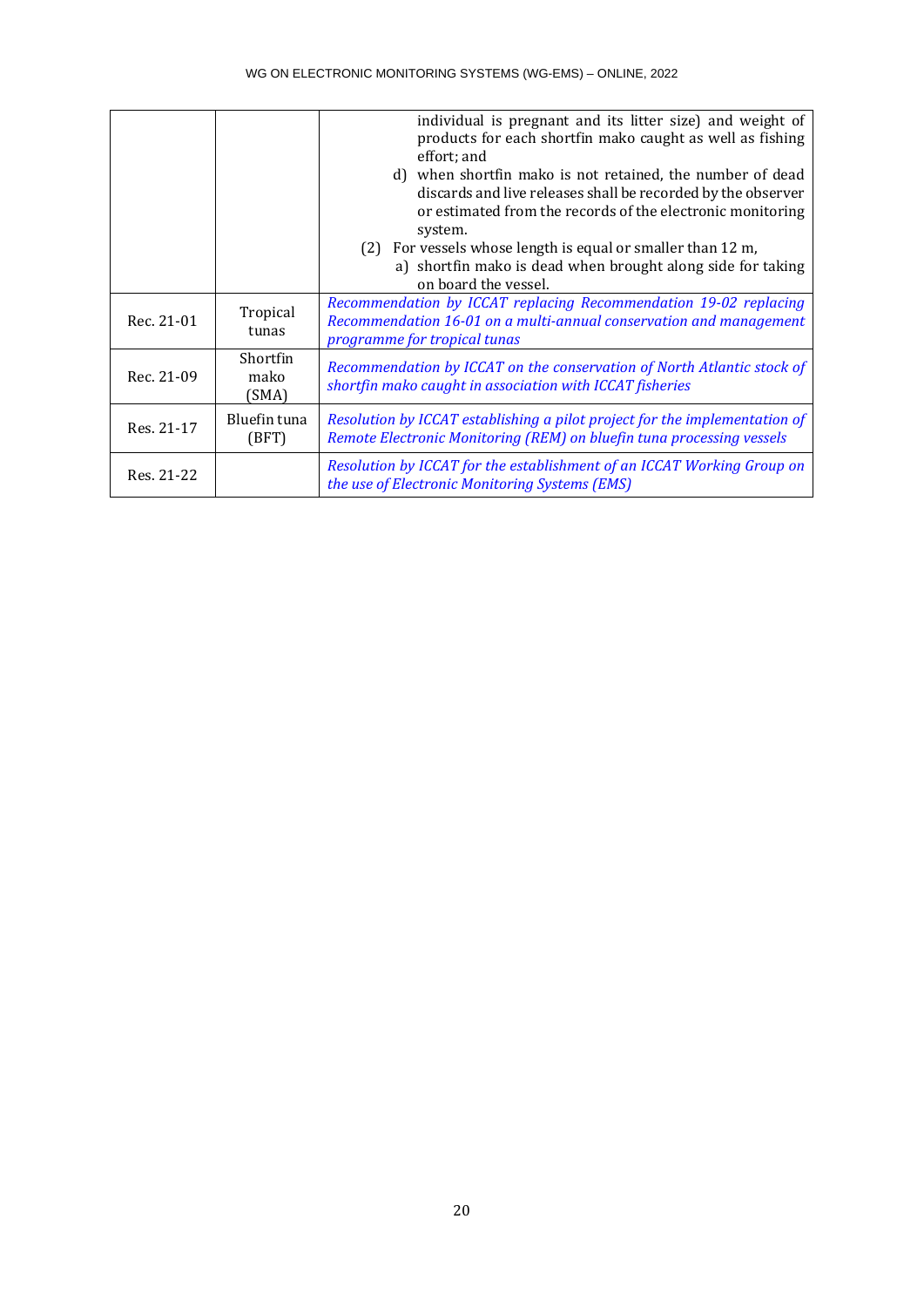**Appendix 4**

# **Electronic Monitoring in the U.S. Atlantic Pelagic Longline Fishery: An Information Paper**

# *(Submitted by the United States)*

The United States is providing this paper to offer details on the use of electronic monitoring (EM) equipment in the U.S. Atlantic pelagic longline (PLL) fishery. This paper was previously submitted as IMM-25 to the 2021 meeting of the Integrated Monitoring Measures (IMM) Working Group. We hope this information can support discussions now taking place in the Working Group on Electronic Monitoring Systems (WG-EMS) about the scope, purpose, and specifications of any EM rules ICCAT may consider developing in light of the relevant provisions in recommendations, including Recs. 19-05, 21-01 and 21-09. This paper is intended only to describe an example of one successful EM program, along with various considerations and lessons learned from its implementation.

The United States has required EM on our PLL vessels, regardless of size, operating in ICCAT fisheries since 2015. EM was implemented as a compliance tool on PLL vessels to monitor implementation of individual bluefin tuna quotas. The EM system allows the United States to confirm that bluefin tuna interactions are being reported accurately and as required, and to verify the accuracy of reported catch and of species identification. EM provides an independent data stream to verify bluefin tuna catch reports submitted by PLL fishermen through traditional logbooks, VMS set reports, and/or observer reports. The U.S. EM requirement has been very effective as a compliance tool, and the incidental catch of bluefin tuna in the U.S pelagic longline fishery has been effectively reduced.

In response to the adoption of the *Recommendation by ICCAT on the Conservation of the North Atlantic Stock of Shortfin Mako Caught in Association with ICCAT Fisheries* (Rec. 17-08), the United States incorporated EM requirements into U.S. regulations to address overfishing and support measures to rebuild North Atlantic shortfin mako sharks. In the PLL fishery, that action implemented measures allowing retention of North Atlantic shortfin mako sharks if dead at haulback, provided the fishing activity was observed by either an at-sea observer or an approved EM system.

# **Technical description:**

The EM system must be installed by a U.S.-approved contractor, it must consist of video cameras, other related sensors, and recording equipment, and it must have the following components and capabilities:

- Video cameras must be mounted and placed so as to provide clear, unobstructed views of the area where the PLL gear is retrieved and of the catch during hook removal prior to being placed in the hold or discarded. There must be lighting sufficient to clearly illuminate individual fish.
- Vessels are required to be equipped with a minimum of two cameras, with sufficient resolution (no less than 720 pixels) to determine the number and species of fish harvested. To obtain the views described above, one camera must be mounted to record close-up images of fish being retained on the deck at the haulback station, and one camera must be mounted to record activity at the waterline along the side of the vessel at the haulback station.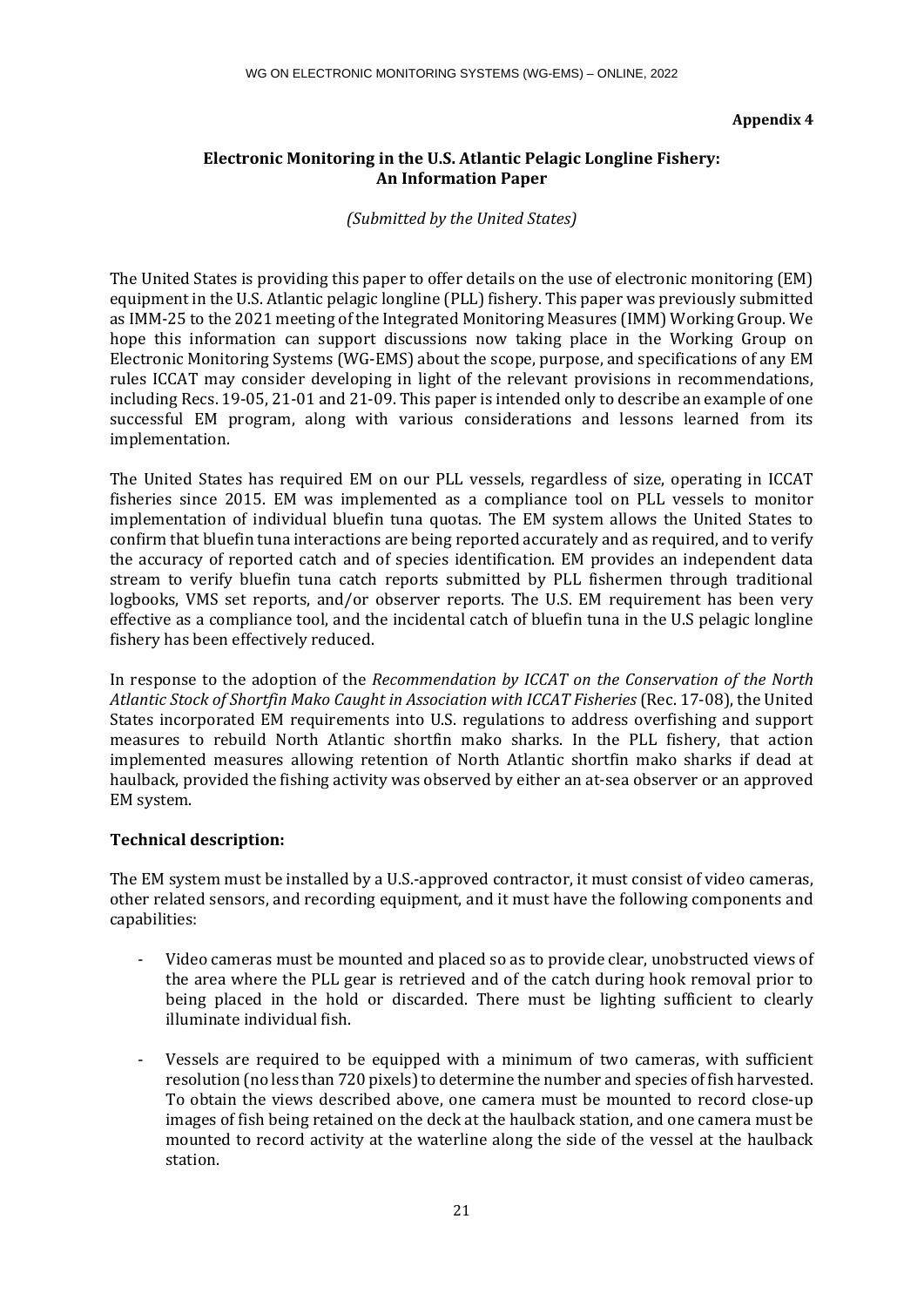- The EM system must be capable of initiating video recording at the time gear retrieval starts. It must record all periods of time when the gear is being retrieved and during hook removal until the catch is placed in the hold or discarded.
- The EM system will continue to record for 30 minutes after the last drum rotation sensor signal, or hydraulic pressure sensor signal, which indicates the activity of machinery used for hauling gear. The system must include a GPS receiver which records location coordinates, velocity, and heading data, and is directly and continuously logged by the control box.
- The GPS receiver must be installed and remain in a location where it continuously receives a strong signal.
- Hydraulic sensors are required to continuously monitor the hydraulic pressure, and a drum rotation sensor must continuously monitor drum rotations; these hydraulic pressures are recorded and stored by the control box.
- The system must include a control box that receives and stores the raw data provided by the sensors and cameras. The control box must contain removable hard drives and storage systems adequate for a trip lasting 30 days.
- A wheelhouse monitor must provide a user interface for the vessel operator to monitor the control box and provide information on the current date and time (synchronized via GPS), GPS coordinates, current hydraulic pressure reading, presence of a data disk, percentage used of the data disk, and video recording status.
- The EM system must have software that enables the vessel operator to initiate an EM selfdiagnostic test for functionality of the system components, and that records the outcome of the tests.

# **Data collection and submission:**

When a vessel enters the U.S Atlantic PLL fishery, the owner/operator is required to have an EM system installed on their vessel. Vessels are provided with four hard drives for use in the EM system. The owner/operator is responsible for plugging in the hard drive before the start of each fishing trip, verifying that it is functioning properly, and ensuring the system remains powered on and positioned correctly for the duration of each trip. These EM systems record only during gear haulback; recording is triggered by sensors that are mounted on the mainline drum and on the hydraulics. The system continues to record for up to 30 minutes after the last time the sensors are triggered. Within 48 hours of completion of a fishing trip, the vessel owner/operator must return the hard drive(s) to the EM service provider with pre-paid return postage. When a hard drive is received for processing, a new hard drive is shipped back to the vessel owner/operator within 48 hours.

Data from the hard drives is managed by an EM service provider company contracted by the U.S. government. The vessel owner/operator is responsible for notifying the EM service provider if they have not received a replacement hard drive or if their EM system is not functioning properly. Video footage from all PLL vessels is also reviewed by the EM service provider. Currently, 10% of fleet-wide sets are targeted for review per year. Potential noncompliance identified during the review of video footage and program administration is referred to NOAA's Office of Law Enforcement for appropriate action.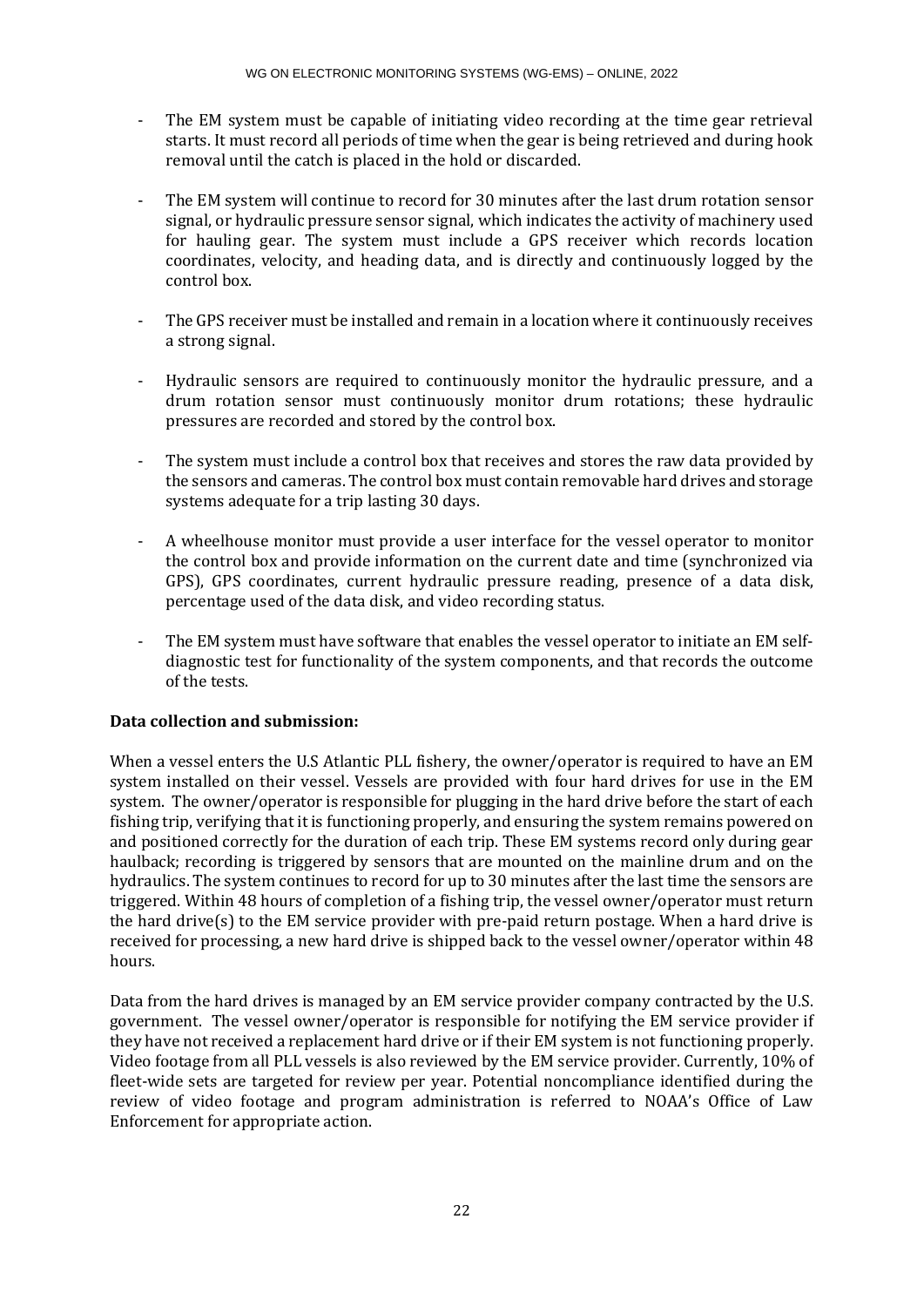# **Costs:**

EM program costs in the Atlantic PLL fishery are currently borne by the U.S. Government. In 2020, the U.S. PLL fleet had 110 vessels outfitted with EM, 67 of which were active. Overall costs per CPC of implementing an EM program will vary taking into account the domestic structure of their program, including who bears which costs (i.e., the vessel, the government, or some combination) and how the program is implemented (e.g., via contractors and/or government personnel), the size of the fleet to be covered, and the purpose and scope of the EM program.

| <b>EM Cost Estimates</b>                 | Start Up Costs (Year 1)   | <b>Annual Maintenance Costs</b> |
|------------------------------------------|---------------------------|---------------------------------|
| <b>Equipment Installation and Repair</b> | \$1,500,000 - 1,700,000   | \$500,000 - \$700,000           |
| Data Storage and Review                  | \$900,000 - \$1,400,000   | \$750,000 - \$1,100,000         |
| <b>Total Costs</b>                       | $$2,400,000 - $3,100,000$ | $$1,250,000 - $1,800,000$       |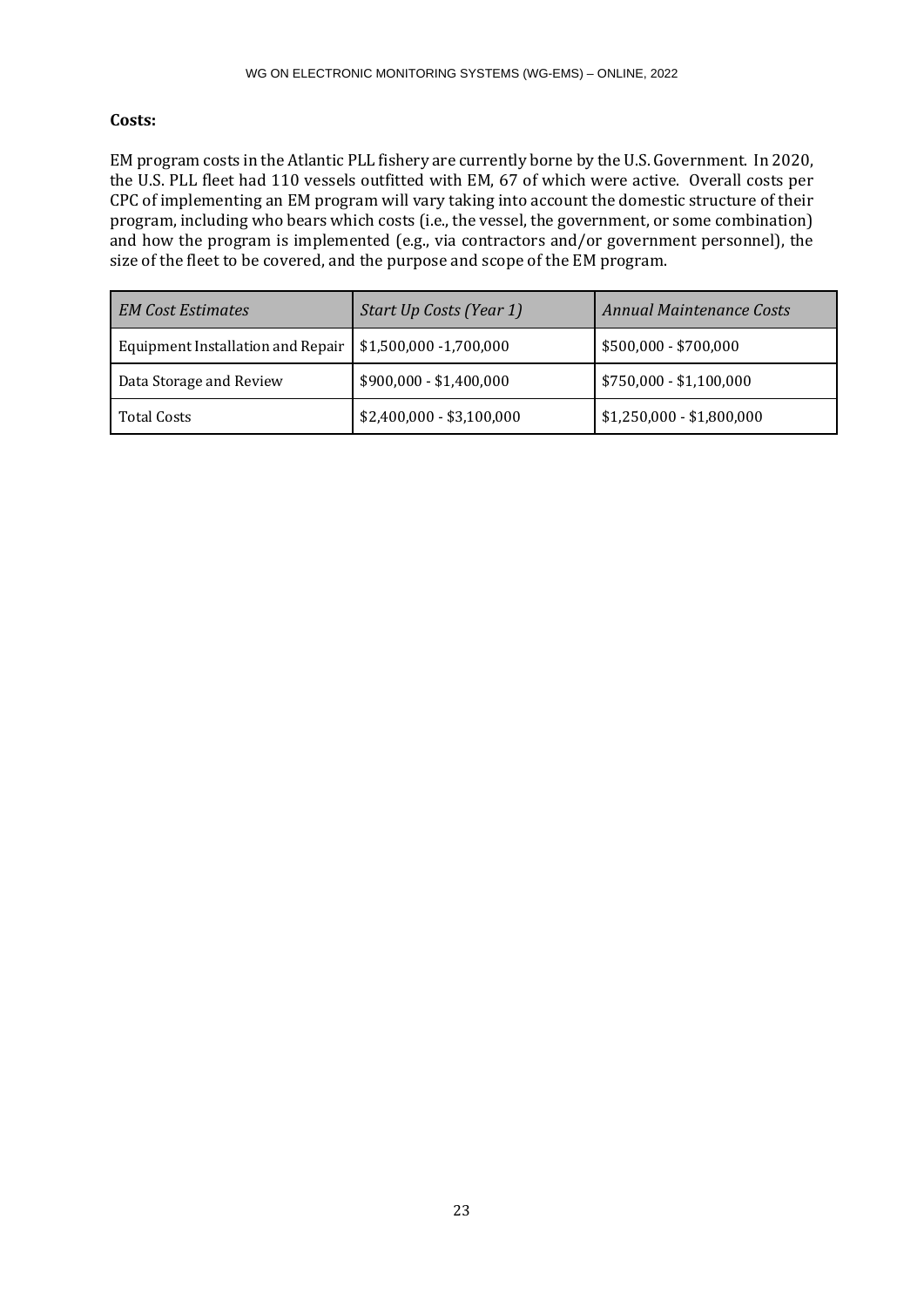**Appendix 5**

# **Concept paper for a Pilot Project to test the use of stereoscopic cameras during first transfers and the automation of video footage analysis**

*(Submitted by the European Union)*

Most of the bluefin tuna (BFT) quota set by ICCAT is intended for caging in fattening farms (live BFT). Due to its special characteristics, the regulation of the live BFT fishery is very complex, and its control is equally **complex, demanding and very expensive**.

The monitoring and control of the live BFT fishery is largely based on **video recordings** of the various transfer and caging operations of live bluefin tuna that take place underwater.

Because it is only possible to obtain live tuna weight through the use of a stereoscopic camera (SC), which is only used at the time of caging, the calculation of the quantities caught and the **closure of the fishery** is based on rough **estimates** made at the time of catching, which are only corrected after the results of the caging operations are available (usually a few months after the catch took place).

Important provisions, such as **minimum size**, are difficult to implement since it is only possible to determine the size of the tuna at the time of its caging (use of the SC), and an eventual detention of fish below the minimum size once the fish has been caged, makes the segregation of undersized fish and its release difficult in practice.

Every movement of tuna underwater has to be recorded using stereoscopic and/or conventional cameras, including first transfers, further transfers, caging, control transfers, carry-over assessments and intra-farm and inter-farm transfers. All of this means that hundreds of video footages have to be reviewed manually in each fishing campaign, with the consequent huge **workload** that this entails (on average, the analysis of a SC video can take between 6 and 8 hours and a conventional camera video between 3 and 4 hours). Despite the heavy workload, manual counting offers **inherent errors** due to human intervention and does not allow in some cases for high precision in the counting.

In recent years there have been important technological developments in new technologies that can assist in the control of fisheries. These technologies are promising but need to be tested. A pilot project for the use of new available technologies could have a double objective:

- to test whether the newly available **stereoscopic cameras** can be used during the **first transfers** from purse seine vessels or traps to towing cages;
- to test the use of available software and artificial intelligence for the **automatic analysis of the video footages**, to automatically determine the number of individuals and its weight.

The potential advantages of these new technologies are:

- 1. Use of stereoscopic cameras during first transfer
	- a) The **quota** consumption could be determined from the outset. Now the closure of the fishery is based only on estimates of the quantities caught, which is not balanced until the SC results are available several months later, with compensations at JFO level and potential releases;
	- b) It would end with potential problems regarding no reporting of **mortalities** during transport and **difficulties in monitoring** and trace fish when further transfers prior to caging take place;
	- c) It would help the more effective implementation of the **minimum size** provisions for live BFT, which are now considered to be difficult to implement;